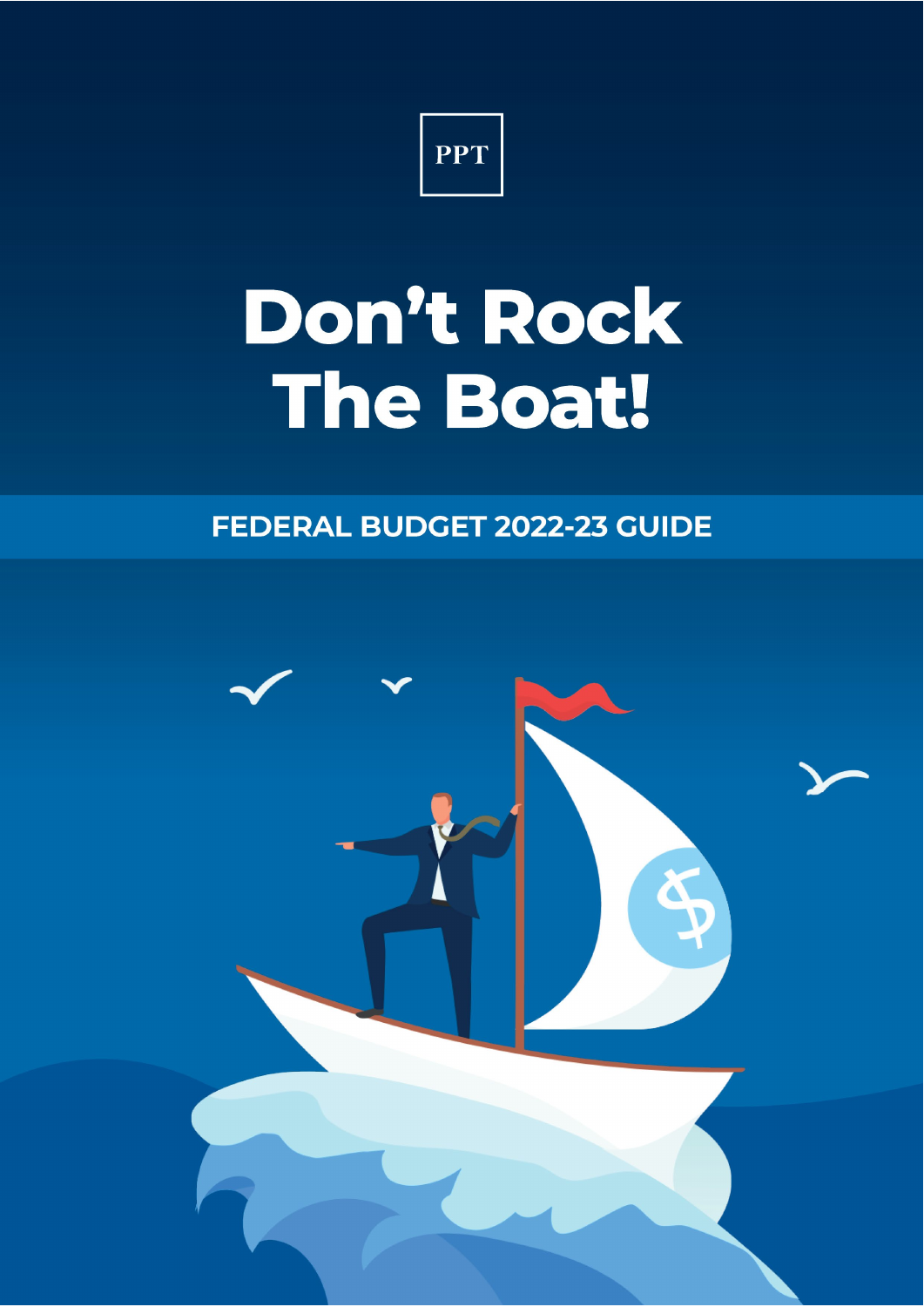# Contents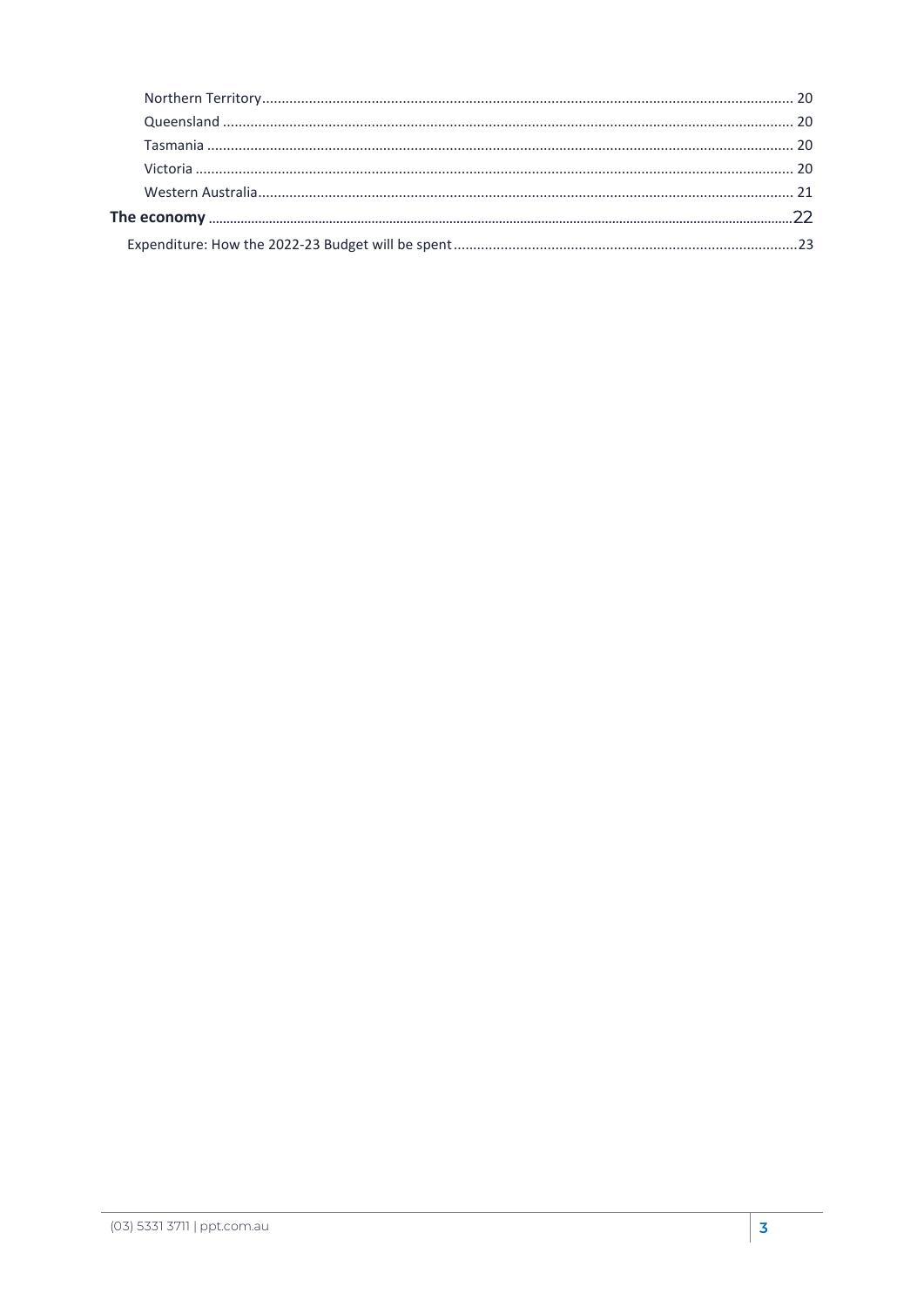The information contained herein is provided on the understanding that it neither represents nor is intended to be advice or that the authors or distributor is engaged in rendering legal or professional advice. Whilst every care has been taken in its preparation no person should act specifically on the basis of the material contained herein. If assistance is required, professional advice should be obtained.

The material contained in the Budget 2022-23 Update should be used as a guide in conjunction with professional expertise and judgement. All responsibility for applications of the Budget 2022- 23 Update and for the direct or indirect consequences of decisions based on the Budget 2022-23 Update rests with the user. Knowledge Shop Pty Ltd, directors and authors or any other person involved in the preparation and distribution of this guide, expressly disclaim all and any contractual, tortious or other form of liability to any person in respect of the Budget 2022-23 Update and any consequences arising from its use by any person in reliance upon the whole or any part of the contents of this guide.

#### Copyright © Knowledge Shop Pty Ltd. March 2022

All rights reserved. No part of the Budget 2022-23 Budget should be reproduced or utilised in any form or by any means, electronic or mechanical, including photocopying, recording or by information storage or retrieval system, other than specified without written permission from Knowledge Shop Pty Ltd.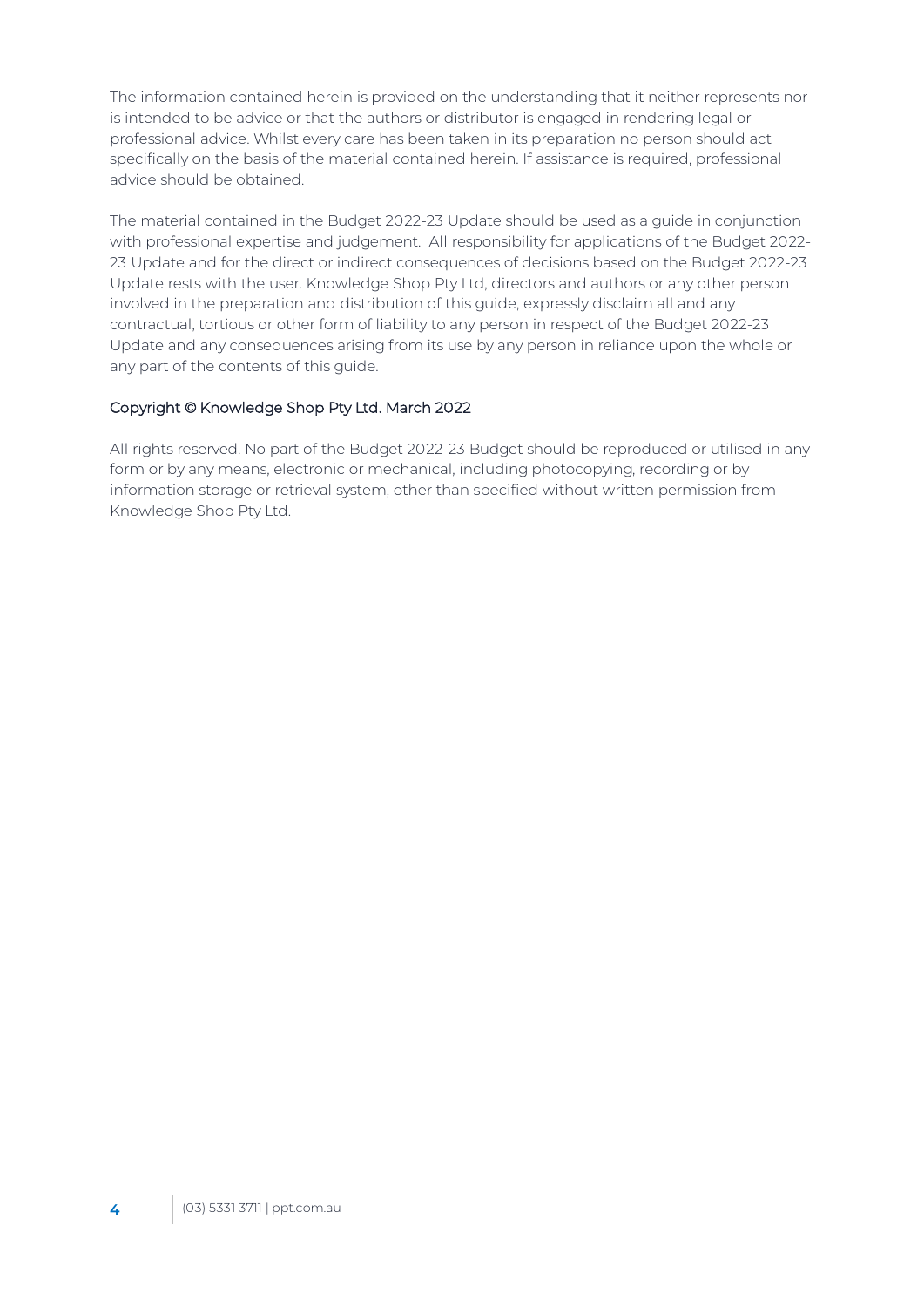# **'Don't Rock The Boat' Budget 2022-23**

This is a safe, ballot box friendly Budget as expected with a focus on jobs, cost of living, home ownership, and health.

#### Key initiatives include:

- A 6 month, 50% reduction in fuel excise with effect from midnight Budget night
- A \$420 cost of living tax offset for low and middle income earners from 1 July 2022
- A one-off \$250 economic support payment to some social security payment recipients

But, it is also a Budget that drives digitisation. Not just to support innovation but to streamline compliance, create transparency and more readily identify anomalies. Single touch payroll was the first step, the PAYG instalment system, trust compliance and payments to contractors are next.

Beyond compliance, there is an opportunity to capitalise on the benefits of the Government's push towards innovation and investment in new technology. Not just the \$120 tax deduction for every \$100 spent on training employees and digital adoption, but also the expansion of the patent box tax concessions. There are opportunities for those pushing boundaries.

If we can assist you to take advantage of any of the Budget measures, or to protect your position, please let us know.

As always, we're here if you need us!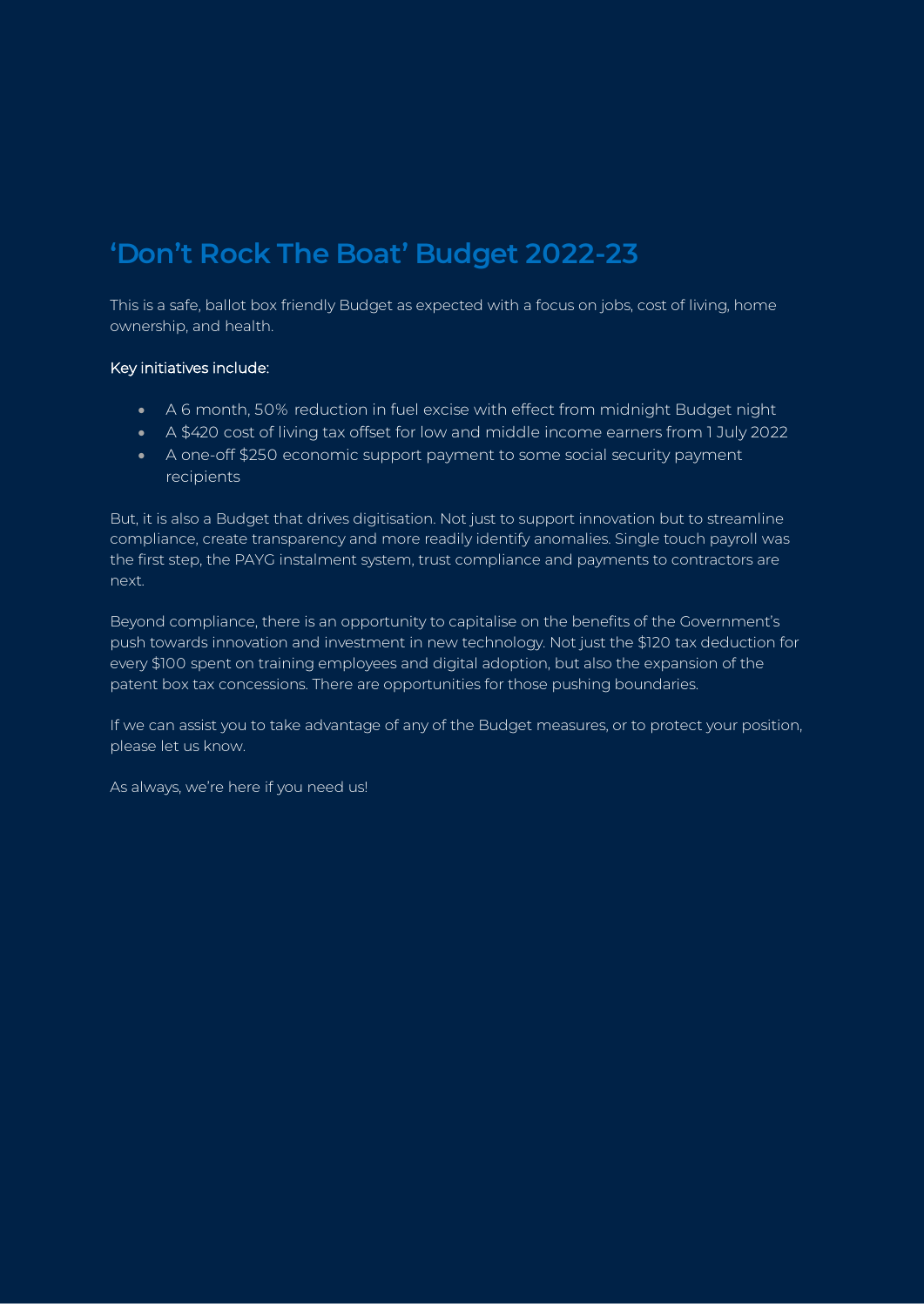# <span id="page-5-0"></span>Want more information?

To discuss the Budget and its potential impact on your individual circumstances or business call your PPT advisor on (03) 5331 3711 or email ppt@ppt.com.au.

#### BALLARAT OFFICE

Phone (03) 5331 3711 Office 20 Lydiard Street South, Ballarat VIC 3350 Post PO Box 605, Ballarat VIC 3353

#### MELBOURNE OFFICE

Office Level 14, 380 St Kilda Road, Melbourne VIC 3004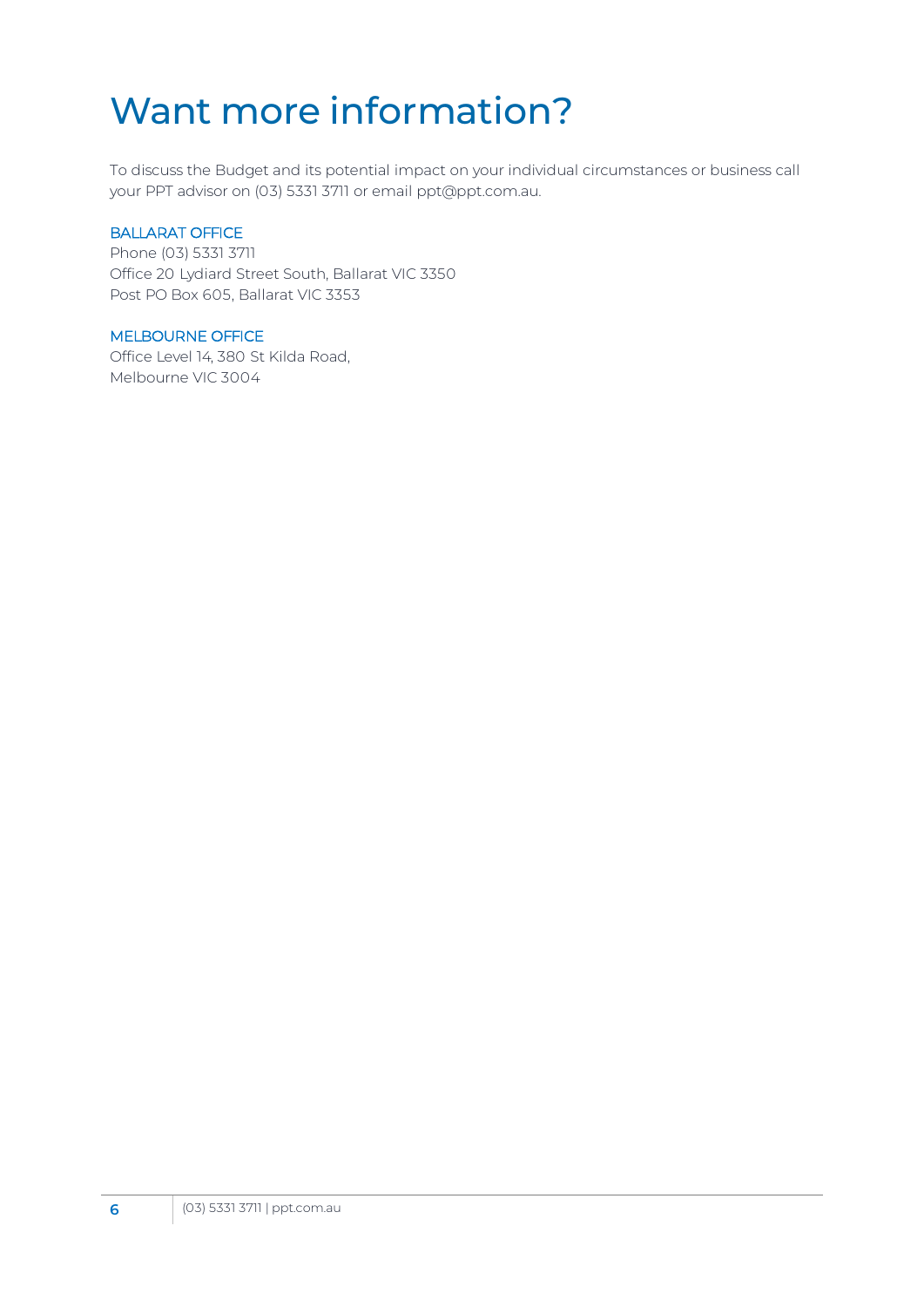# <span id="page-6-0"></span>For you & your family

<span id="page-6-1"></span>Temporary reduction in fuel excise

From 12.01am 30 March 2022

There are a few jokes going around social media about the price of fuel.



As widely predicted, the Government will temporarily reduce the excise and exciseequivalent customs duty rate that applies to petrol and diesel by 50% for 6 months from Budget night. That is, the current 44.2 cents per litre excise rate will reduce to 22.1 cents per litre from Budget night. However, the measure is subject to the passage of the enabling legislation so don't expect to see a change right away.

The reduction extends to all other fuel and petroleum based products except aviation fueld

At the conclusion of the 6 months on 28 September 2022, the excise and exciseequivalent customs duty rates revert to previous rates including any indexation that would have applied during the 6 month period.

The Australian Competition and Consumer Commission (ACCC) will monitor the price behaviour of retailers to ensure that the lower excise rate is passed on to consumers.

The measure comes at a cost of \$5.6bn.

### <span id="page-6-2"></span>Low and middle income cost of living tax offset increase

| 1 July 2021 to 30 June 2022<br>From |  |
|-------------------------------------|--|
|                                     |  |

The low and middle income tax offset (LMITO) currently provides a reduction in tax of up to \$1,080 for individuals with a taxable income of up to \$126,000.

The tax offset is triggered when a taxpayer lodges their 2021-22 tax return.

For the 2021-22, the LMITO will be increased by \$420 which means that the proposed new rates for individuals are as follows:

| Taxable          | Offset                     |
|------------------|----------------------------|
| income           |                            |
| \$37,000 or less | \$675                      |
| Between          | \$675 plus 7.5 cents for   |
| \$37,001 and     | every dollar above         |
| \$48,000         | \$37,000, up to a          |
|                  | maximum of \$1,500         |
| Between          | \$1,500                    |
| \$48,001 and     |                            |
| \$90,000         |                            |
| <b>Between</b>   | \$1,500 minus 3 cents for  |
| \$90,001 and     | every dollar of the amount |
| \$126,000        | above \$90,000             |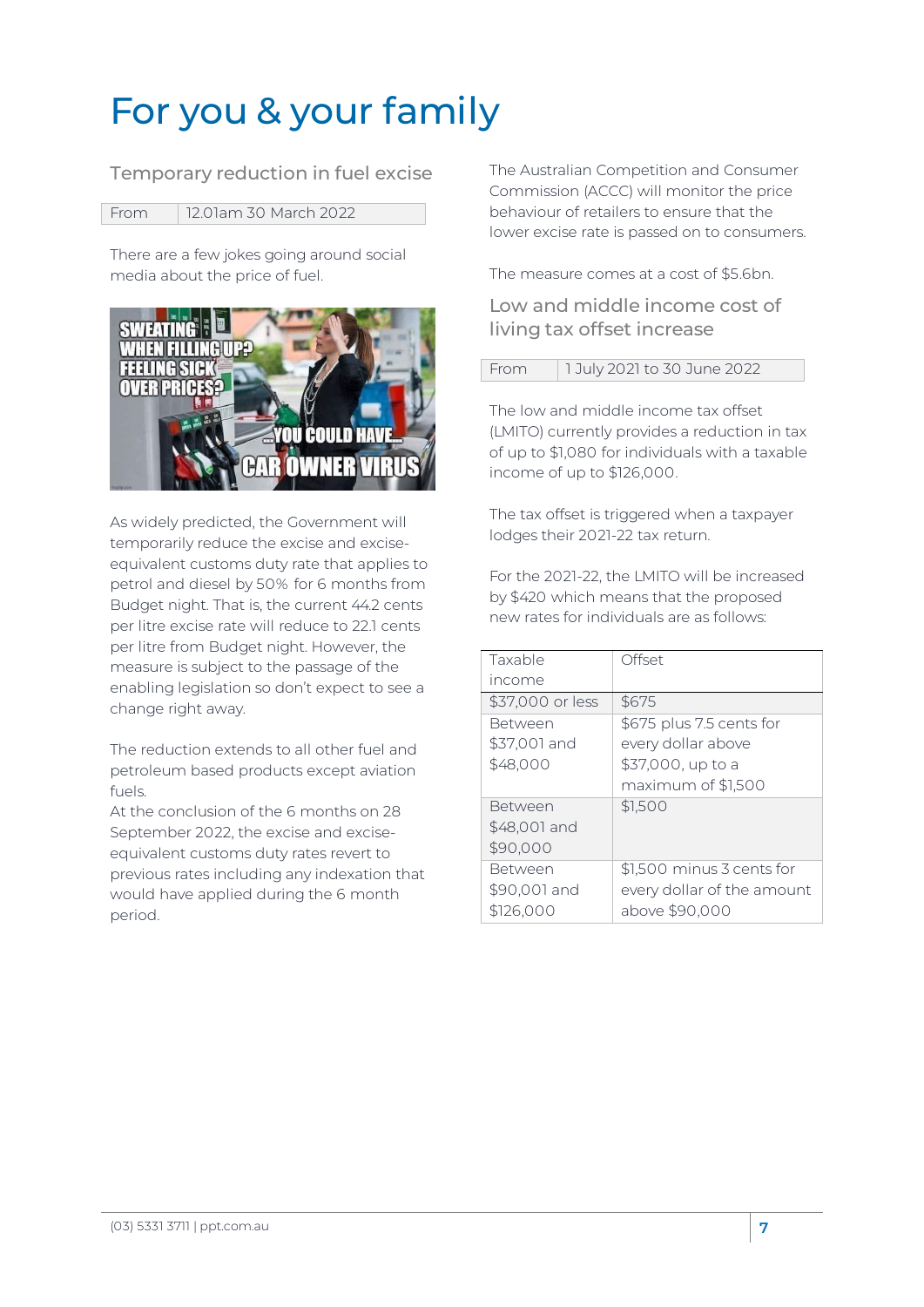# <span id="page-7-0"></span>\$250 cost of living payment

From April 2022

A one-off \$250 'cost of living payment' will be provided to Australian resident recipients of the following payments and concession card holders:

- Age Pension
- Disability Support Pension
- Parenting Payment
- Carer Payment
- Carer Allowance (if not in receipt of a primary income support payment)
- Jobseeker Payment
- Youth Allowance
- Austudy and Abstudy Living Allowance
- Double Orphan Pension
- Special Benefit
- Farm Household Allowance
- Pensioner Concession Card (PCC) holders
- Commonwealth Seniors Health Card holders
- Eligible Veterans' Affairs payment recipients and Veteran Gold card holders.

The payments are exempt from taxation and will not count as income support for the purposes of any income support payment. An individual can only receive one payment.

# <span id="page-7-1"></span>Medicare levy low-income threshold increased

From 1 July 2021

The Medicare levy low income thresholds for seniors and pensioners, families and singles will increase from 1 July 2021.

|                | 2020-21  | 2021-22  |
|----------------|----------|----------|
| Singles        | \$23,226 | \$23,365 |
| Family         | \$39,167 | \$39,402 |
| threshold      |          |          |
| Single seniors | \$36,705 | \$36,925 |
| and            |          |          |
| pensioners     |          |          |
| Family         | \$51,094 | \$51,401 |
| threshold for  |          |          |
| seniors and    |          |          |
| pensioners     |          |          |
|                |          |          |

For each dependent child or student, the family income thresholds increase by a further \$3,619 instead of the previous amount of \$3,597.

<span id="page-7-2"></span>Home Guarantee Scheme extended

The [Home Guarantee Scheme](https://www.nhfic.gov.au/what-we-do/support-to-buy-a-home) guarantees part of an eligible buyer's home loan, enabling people to buy a home with a smaller deposit and without the need for lenders mortgage insurance. The Government has extended two existing guarantees and introduced a new regional scheme.

Just prior to the Budget, the Government announced:

- First Home Guarantee from 1 July 2022, an increase from 10,000 to 35,000 guarantees to support eligible first homebuyers to purchase a new or existing home.
- Single Parent Family Home Guarantee - 5,000 guarantees each year from 1 July 2022 to 30 June 2025. The family home guarantee supports eligible single parents with children to buy their first home or to re-enter the housing market with a deposit of as little as 2%.
- Introduction of a Regional Home Guarantee. This guarantee will support eligible citizens and permanent residents who have not owed a home for 5 years (including non-first home buyers) to purchase or construct a new home in regional areas with a minimum 5% deposit areas (subject to the passage of enabling legislation).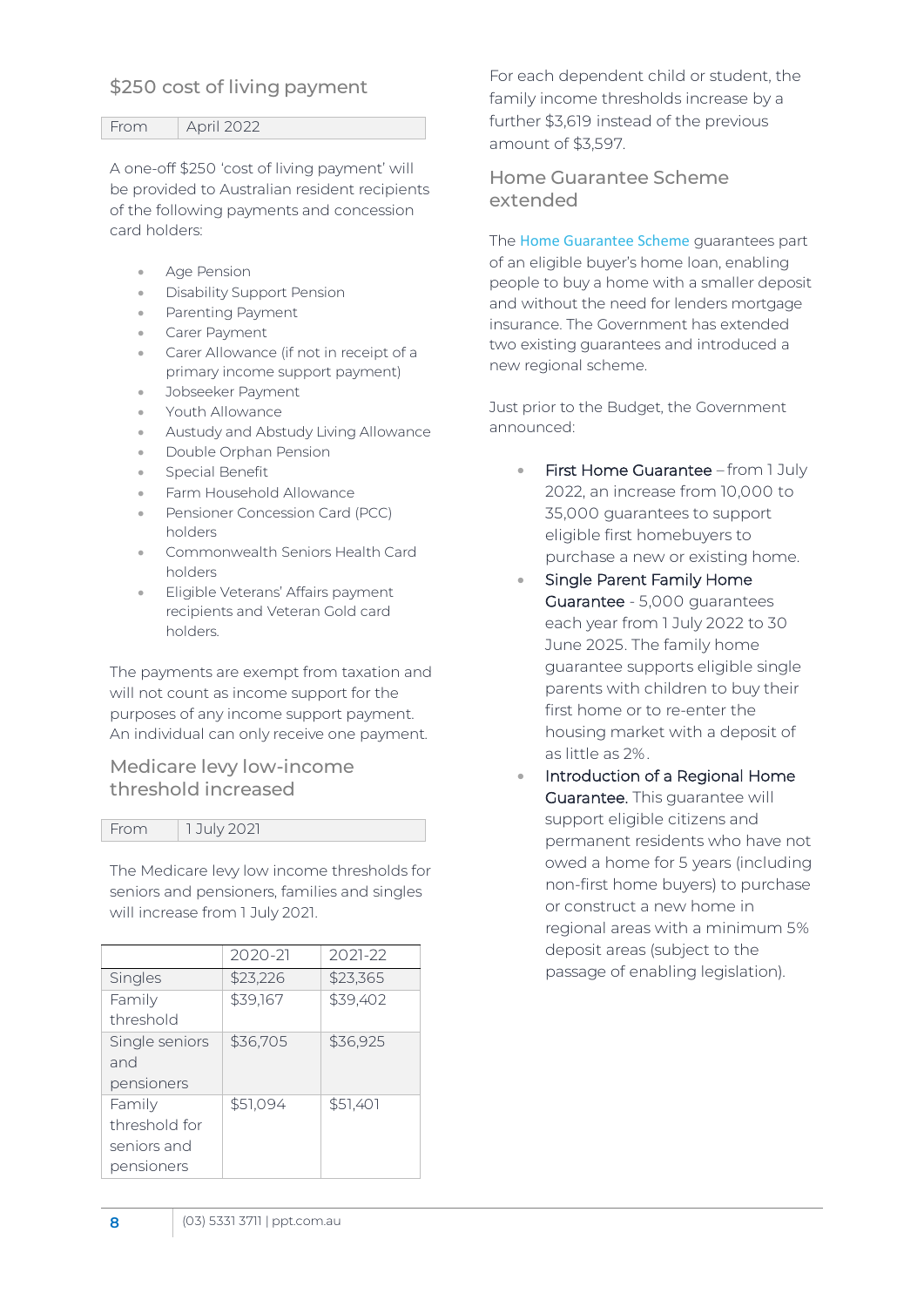#### Resources

- Media release: 2022-23 Budget [Backs Aspiring Homeowners](https://joshfrydenberg.com.au/latest-news/2022-23-budget-backs-aspiring-homeowners/)
- National Housing Finance and [Investment Corporation](https://www.nhfic.gov.au/what-we-do/support-to-buy-a-home/)

# <span id="page-8-0"></span>Digitalising trust income reporting

| From | 1 July 2024 |
|------|-------------|
|      |             |

Trust and beneficiary income reporting and processing will be digitalised with all trusts being provided with the option of lodging income tax returns electronically.

While this measure will reduce compliance costs, it will also increase transparency and provide the ATO with a greater insight into where anomalies are occurring.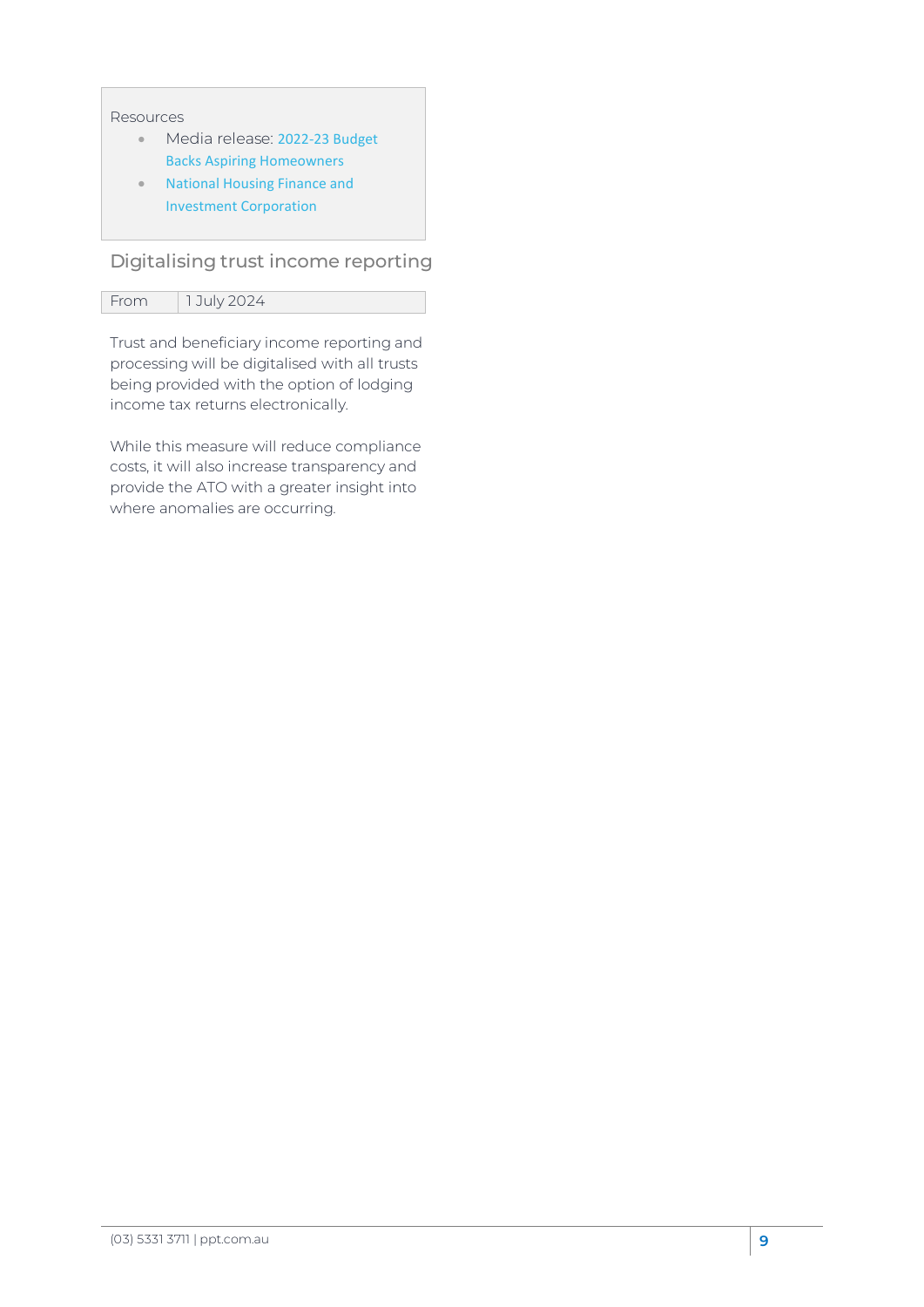# <span id="page-9-0"></span>Superannuation

<span id="page-9-1"></span>Reduction in minimum superannuation drawdown rates extended again

The temporary 50% reduction in superannuation minimum drawdown requirements for account-based pensions and similar products has been extended to 30 June 2023.

#### <span id="page-9-2"></span>**Minimum superannuation drawdown rates 2019-2023**

| Age        | Default minimum drawdown<br>rates $(\%)$ | Reduced rates by 50% for the<br>2019-20 to 2022-23 income<br>years $(\%)$ |
|------------|------------------------------------------|---------------------------------------------------------------------------|
| Under 65   | 4                                        |                                                                           |
| 65-74      | 5                                        | 2.5                                                                       |
| 75-79      | 6                                        | 3                                                                         |
| 80-84      | 7                                        | 3.5                                                                       |
| 85-89      | 9                                        | 4.5                                                                       |
| 90-94      | 11                                       | 5.5                                                                       |
| 95 or more | 14                                       | 7                                                                         |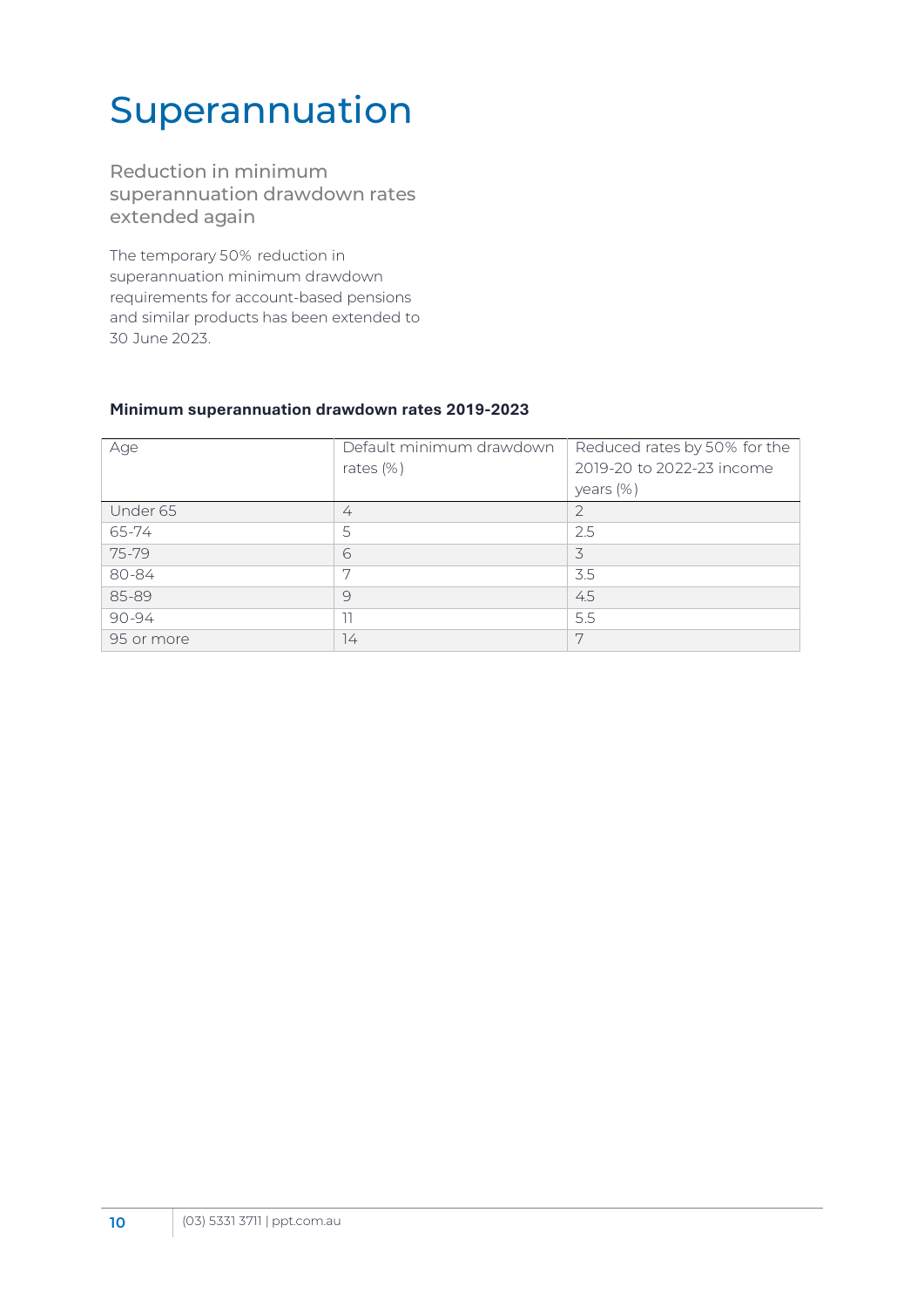# <span id="page-10-0"></span>For business & employers

<span id="page-10-1"></span>\$120 deduction for every \$100 spent on technology

| From | 7:30pm AEDT, 29 March 2022 |
|------|----------------------------|
|      | until 30 June 2023         |

The Government intends to provide a 120% tax deduction for expenditure incurred by small businesses on business expenses and depreciating assets that support their digital adoption, such as portable payment devices, cyber security systems or subscriptions to cloud based services.

The technology boost will be available to small business with an aggregated annual turnover of less than \$50 million.

An annual expenditure cap of \$100,000 will apply to the boost.

The boost for eligible expenditure incurred by 30 June 2022 will be claimed in tax returns for the following income year. The boost for eligible expenditure incurred between 1 July 2022 and 30 June 2023 will be included in the income year in which the expenditure is incurred. That is, the additional deduction available under this measure is expected to be claimed in the 2023 tax return.

#### Resources

• Media release: [Digital and](https://ministers.treasury.gov.au/ministers/josh-frydenberg-2018/media-releases/digital-and-skills-tax-boost-small-businesses) skills tax [boost for small businesses](https://ministers.treasury.gov.au/ministers/josh-frydenberg-2018/media-releases/digital-and-skills-tax-boost-small-businesses)

<span id="page-10-2"></span>Lowering tax instalments for small business

#### From 2022-23 income year

Normally, GST and PAYG instalment amounts are adjusted using a GDP adjustment or uplift. For the 2022-23 income year, the Government is setting this uplift factor at 2% instead of the 10% that would have applied.

The 2% uplift rate will apply to small to medium enterprises eligible to use the relevant instalment methods for instalments for the 2022-23 income year and are due after the amending legislation comes into effect:

- Up to \$10 million annual aggregated turnover for GST instalments and
- \$50 million annual aggregated turnover for PAYG instalments

#### Resources

• Media release: Cash flow support [and red tape reduction to help small](https://ministers.treasury.gov.au/ministers/josh-frydenberg-2018/media-releases/cash-flow-support-and-red-tape-reduction-help-small)  [business](https://ministers.treasury.gov.au/ministers/josh-frydenberg-2018/media-releases/cash-flow-support-and-red-tape-reduction-help-small)

### <span id="page-10-3"></span>Expanding access to employee share schemes

In broad terms, an Employee Share Scheme (ESS) is a scheme under which shares in a company, or rights to acquire shares in a company, are issued to an employee or their associate in respect of their employment.

At a commercial level, ESS arrangements are often used to better align the interests of employers and employees, as employees are provided with an opportunity to share in the profitability and growth of the business. The arrangements can also be useful in situations where a business is in start-up mode and does not have significant cash flow or reserves to attract top quality employees with high salaries.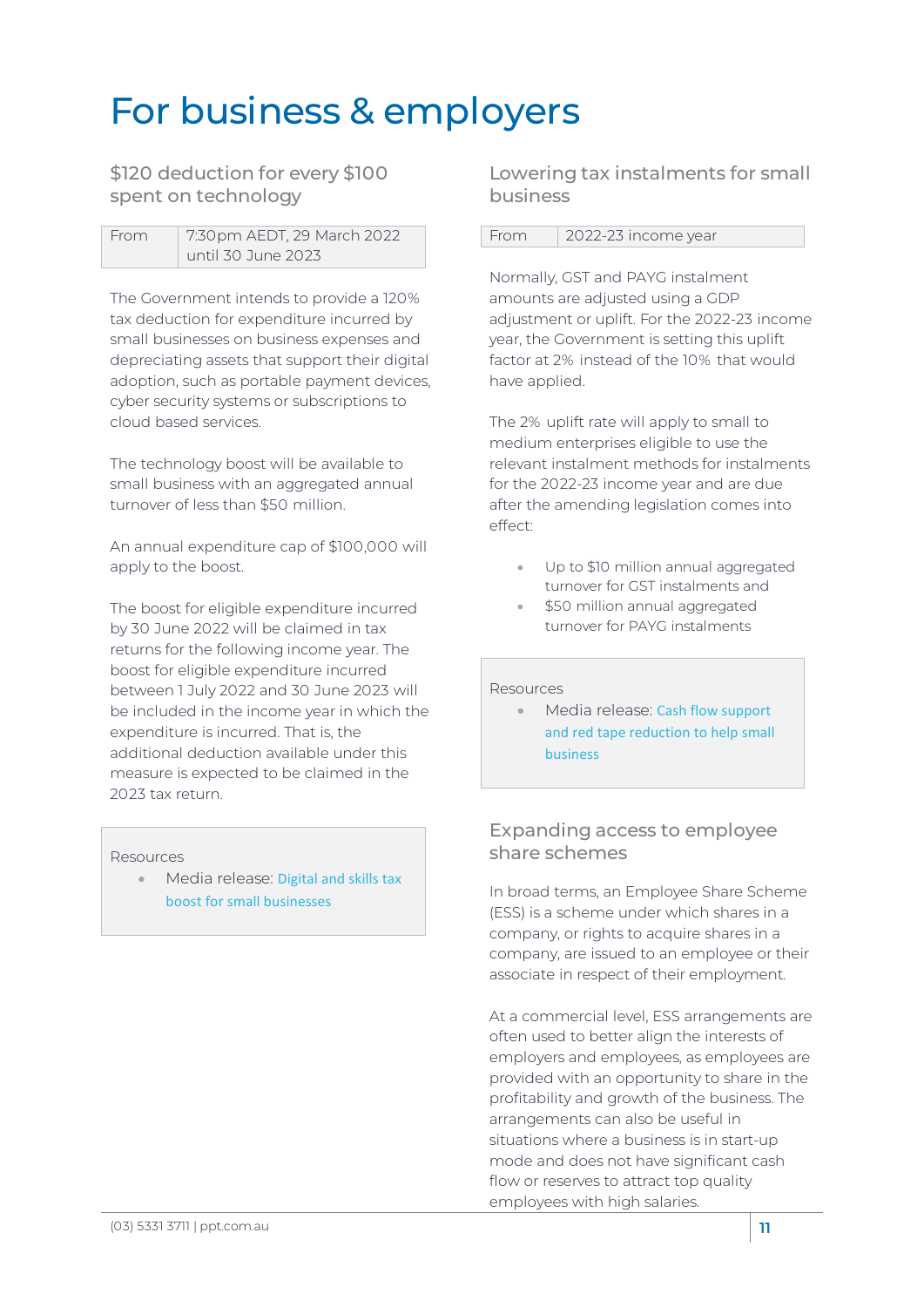The Government has flagged changes to the ESS rules to expand access to schemes so that employees at all levels can directly share in the growth of the business.

Where employers make larger offers in connection with employee share schemes in unlisted companies, participants can invest up to:

- \$30,000 per participant per year, accruable for unexercised options for up to 5 years, plus 70 per cent of dividends and cash bonuses; or
- Any amount, if it would allow them to immediately take advantage of a planned sale or listing of the company to sell their purchased interests at a profit.

The Government will also remove regulatory requirements for offers to independent contractors, where they do not have to pay for interests.

While these changes might expand access to employee share schemes, it is important to consider the tax implications that can arise for employee when they receive shares or options at a discount to their market value. There are a number of different ways that employees can be taxed in this area and the treatment will often depend on how the ESS arrangement has been structured by the company.

### <span id="page-11-0"></span>'Patent Box' tax regime extended to agriculture and emissions

The Patent Box tax regime was announced in the 2021-22 Budget for the medial and biotech industries and provides a concessional effective corporate tax rate of 17% on income derived from patents, to the extent that the taxpayer undertakes the R&D of that patent in Australia.

The Government has announced an extension of the regime to:

- Technology focused innovations to reduce emissions in line with the Government's target to achieve net zero emissions by 2050, and
- Practical, technology focused innovations in the Australian agricultural sector.

Note that the legislation enabling the original 2021-22 Budget measure has not been enacted and is currently before Parliament – see *[Treasury Laws Amendment](https://www.aph.gov.au/Parliamentary_Business/Bills_Legislation/Bills_Search_Results/Result?bId=r6838)  (Tax [Concession for Australian Medical](https://www.aph.gov.au/Parliamentary_Business/Bills_Legislation/Bills_Search_Results/Result?bId=r6838)  [Innovations\) Bill 2022](https://www.aph.gov.au/Parliamentary_Business/Bills_Legislation/Bills_Search_Results/Result?bId=r6838)*.

#### <span id="page-11-1"></span>**Emissions reduction**

| Income years starting on or | Patents granted after 29 March |
|-----------------------------|--------------------------------|
| after 1 July 2023           |                                |

Applies to patents relating to low emissions technology, as set out in the 140 technology areas listed in the Government's [2020](https://storage.googleapis.com/converlens-au-industry/industry/p/prj1a47c947e19c97e172db4/public_assets/technology-investment-roadmap-discussion-paper.pdf)  [Technology and Investment Roadmap Discussion](https://storage.googleapis.com/converlens-au-industry/industry/p/prj1a47c947e19c97e172db4/public_assets/technology-investment-roadmap-discussion-paper.pdf)  [Paper](https://storage.googleapis.com/converlens-au-industry/industry/p/prj1a47c947e19c97e172db4/public_assets/technology-investment-roadmap-discussion-paper.pdf) or included as priority technologies in the Government's 2021 and future annual [Low Emissions Technology Statements](https://www.industry.gov.au/data-and-publications/technology-investment-roadmap-low-emissions-technology-statement-2021), provided the patented technology is considered to reduce emissions.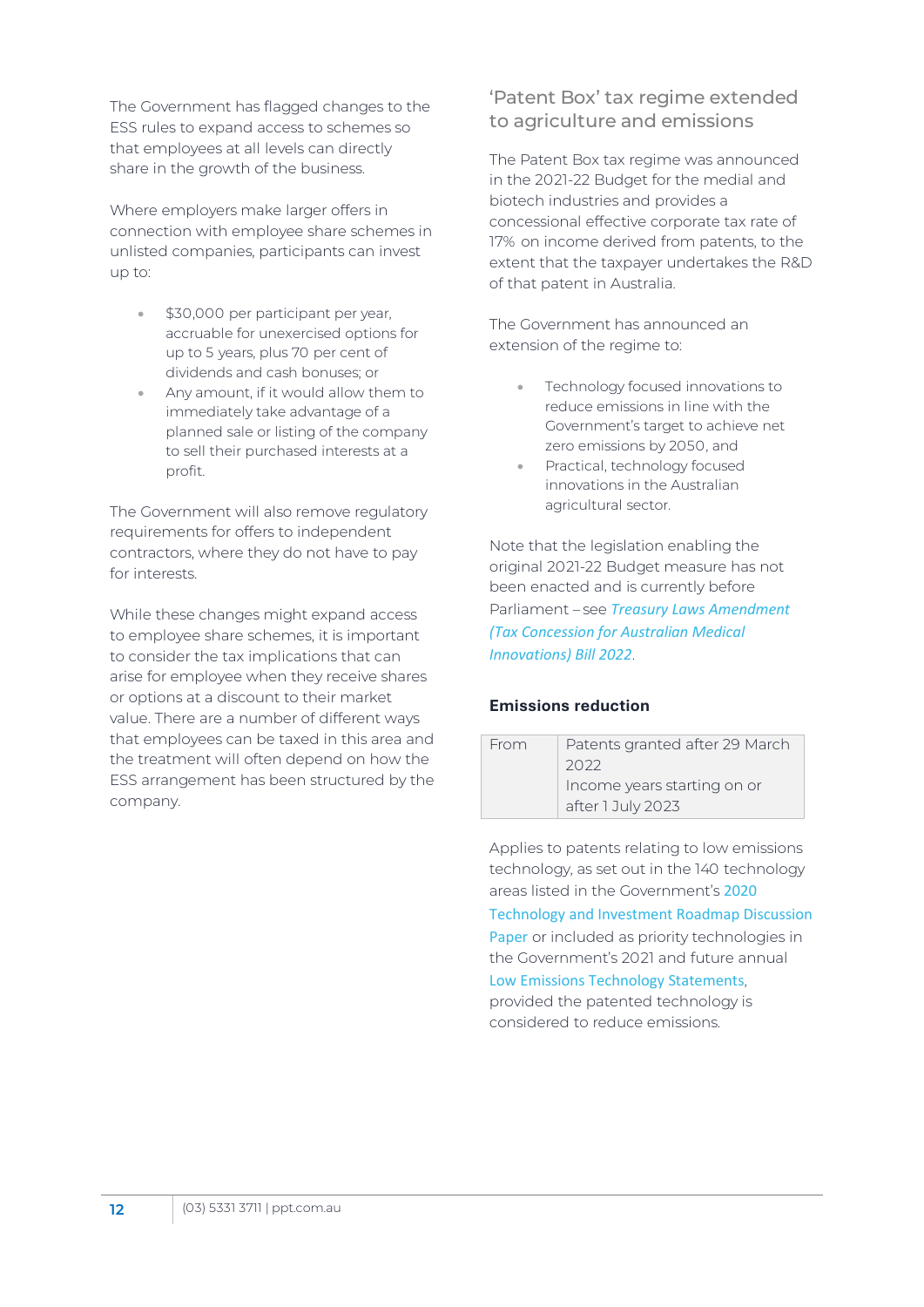#### <span id="page-12-0"></span>**Agricultural sector**

| From | Patents granted after 29 March<br>2022           |
|------|--------------------------------------------------|
|      | Income years starting on or<br>after 1 July 2023 |

Applies to corporate entities that commercialise their eligible patents linked to agricultural and veterinary (agvet) chemical products listed on the [Australian](https://apvma.gov.au/node/1061)  [Pesticides and Veterinary Medicines Authority](https://apvma.gov.au/node/1061) (APVMA), [PubCRIS](https://portal.apvma.gov.au/pubcris) (Public Chemical Registration Information System) register, or eligible [Plant Breeder's Rights](https://www.ipaustralia.gov.au/plant-breeders-rights) (PBRs).

#### <span id="page-12-1"></span>**Medical and biotechnology innovations updated**

Since the original announcement, the Government has made two significant expansions to the patent box regime:

- Allowing patents issued by the United States Patent and Trademark Office or granted under the European Patent Convention to access the regime, and
- Allowing patents *granted* after Budget night to be eligible, rather than only those *applied for* after Budget night.

Taxpayers will still only benefit from the concessional tax treatment under the patent box to the extent that the R&D occurred in Australia.

#### Resources

- *[Treasury Laws Amendment \(Tax](https://www.aph.gov.au/Parliamentary_Business/Bills_Legislation/Bills_Search_Results/Result?bId=r6838)  [Concession for Australian Medical](https://www.aph.gov.au/Parliamentary_Business/Bills_Legislation/Bills_Search_Results/Result?bId=r6838)  [Innovations\) Bill 2022](https://www.aph.gov.au/Parliamentary_Business/Bills_Legislation/Bills_Search_Results/Result?bId=r6838)*
- Media Release: [Patent Box](https://ministers.treasury.gov.au/ministers/josh-frydenberg-2018/media-releases/patent-box-legislation-introduced-parliament-support)  [legislation introduced into Parliament](https://ministers.treasury.gov.au/ministers/josh-frydenberg-2018/media-releases/patent-box-legislation-introduced-parliament-support)  [to support investment and jobs](https://ministers.treasury.gov.au/ministers/josh-frydenberg-2018/media-releases/patent-box-legislation-introduced-parliament-support)

### <span id="page-12-2"></span>Streamlining fuel and alcohol excise compliance

From 1 July 2023

From 1 July 2023, fuel and alcohol businesses with an annual turnover of less than \$50 million will be able to lodge and pay excise and excise equivalent customs duty on a quarterly basis, rather than weekly or monthly. These businesses will lodge returns and pay excise by the 28th day of the month after the end of each quarter.

In addition, businesses that import fuel and alcohol products for further manufacture or distribution, and want to defer payment of excise or excise-equivalent customs duty, will be able to transfer the fuel or alcohol straight into a warehouse administered by the ATO once the products have gone through Australian Border Force (ABF) customs clearance. The ABF will still collect tax on direct imports.

Licensing requirements across the excise system will also be streamlined by:

- removing all renewal requirements for excise and excise equivalent customs goods licences; removing licence fees; enabling the ATO and ABF to issue entity level licences in addition to site level licences; and providing blanket permission to move goods between sites controlled by licensed businesses
- removing onshore producers of crude oil and condensate from the excise system until and unless they exceed the relevant production threshold to be liable for excise payments
- extending the time limit to apply for a refund of excise overpayments from 12 months to 4 years after payment, to align with refunds of customs duty
- creating a public register of excise and excise equivalent customs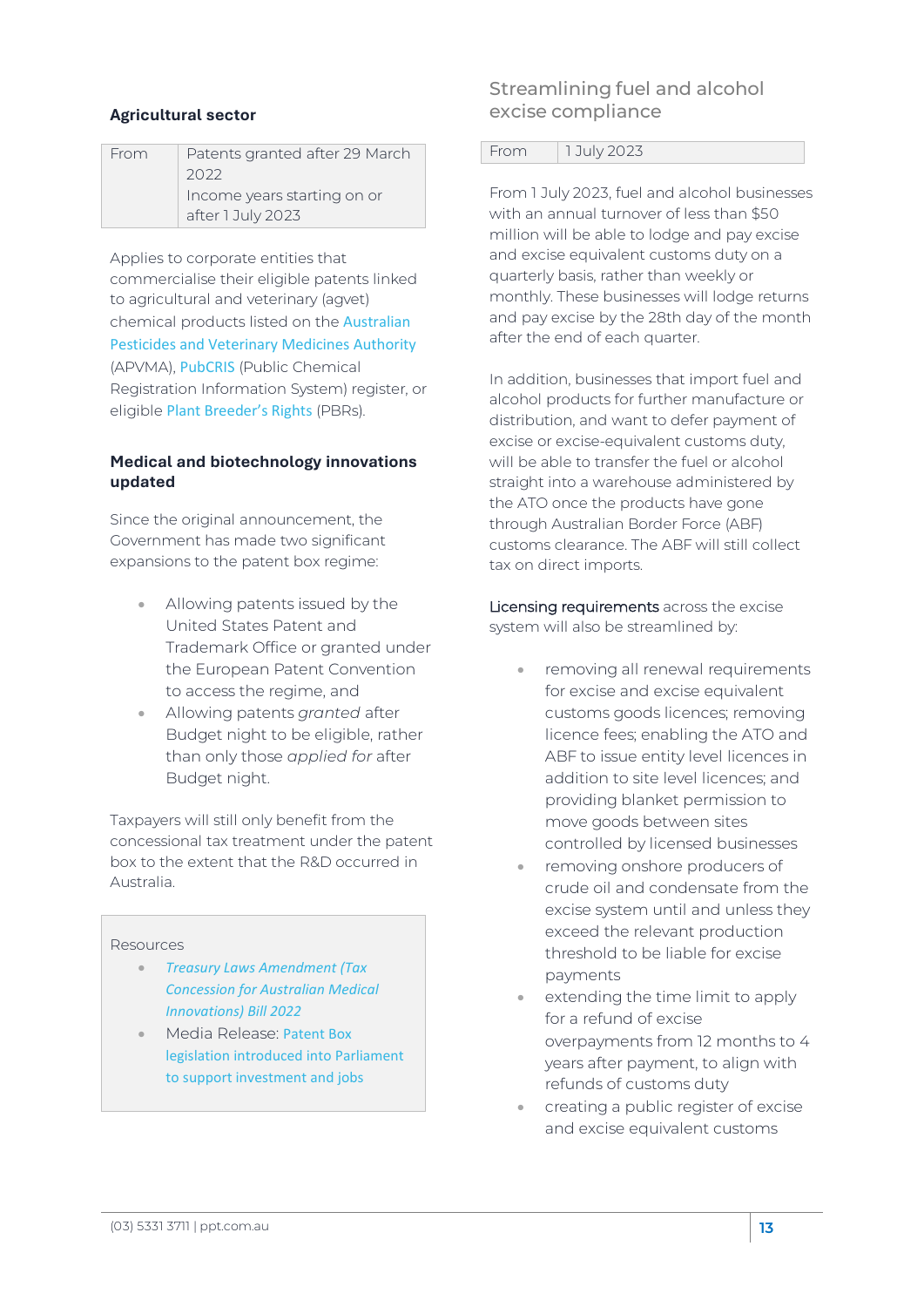goods licences administered by the ATO.

And, the excise and excise-equivalent customs duty regime for fuel will be amended by:

- introducing a refund provision, similar to that in the excise law, for excise equivalent customs duty on petroleum based oils used in the further manufacture of petroleum lubricants, ending double taxation of these oils
- removing the requirement to pay and then claim Fuel Tax Credits in respect of excise or excise equivalent customs duty on fuels used in domestic commercial shipping ('bunker fuels'), aligning their treatment with the dutyfree treatment of bunker fuels for international voyages
- setting a single rate for businesses to calculate and claim Vapour Recovery Unit refunds.

The excise law will be amended to provide a targeted exemption from excise licensing requirements, up to a threshold of 10,000 litres per year, for licensed hospitality venues to fill beer from kegs into sealed, nonpressurised containers of no more than 2 litres capacity and not designed for medium to long term storage ('growlers').

# <span id="page-13-0"></span>Concessional tax treatment for carbon abatement and biodiversity stewardship

From 1 July 2022

The sale of Australian Carbon Credit Units (ACCUs) and biodiversity certificates generated from on-farm activities to be treated as primary production income for the purposes of the Farm Management Deposits (FMD) scheme and tax averaging from 1 July 2022.

In addition, the taxing point of ACCUs for eligible primary producers will change to the year when they are sold, and similar treatment will be extended to biodiversity certificates issued under the Agriculture Biodiversity Stewardship Market scheme, from 1 July 2022. Currently, ACCU holders are

taxed based on changes in the value of their ACCUs each year, which can result in tax liabilities prior to sale. Eligible primary producers are those who are currently eligible for the FMD scheme and tax averaging.

# <span id="page-13-1"></span>Temporary tariff concession on COVID-19 products permanent

| From | 1 July 2022 |
|------|-------------|

The temporary tariff concession in place for certain medical and hygiene products to treat, diagnose or prevent the spread of COVID 19 will be made permanent and the range of products to which the concession applies expanded.

# <span id="page-13-2"></span>Linking PAYG instalments to financial performance

| From | 1 January 2024 |
|------|----------------|
|      |                |

As announced prior to the Budget, companies will be able to choose to have their pay as you go (PAYG) instalments calculated using current financial performance, extracted from business accounting software, with some tax adjustments.

The move is intended to ensure that instalment liabilities are aligned to the businesses cashflow. In addition, the digitisation of PAYG instalments will improve transparency and provide more accurate data on performance.

#### Resources

• Media release: Cash flow Support [and Red Tape Reduction to Help Small](https://joshfrydenberg.com.au/latest-news/cash-flow-support-and-red-tape-reduction-to-help-small-business/)  **[Business](https://joshfrydenberg.com.au/latest-news/cash-flow-support-and-red-tape-reduction-to-help-small-business/)** 

### <span id="page-13-3"></span>Digitising taxable payments reporting system

From 1 January 2024

As announced prior to the Budget, businesses will be able to report Taxable Payments Reporting System data via their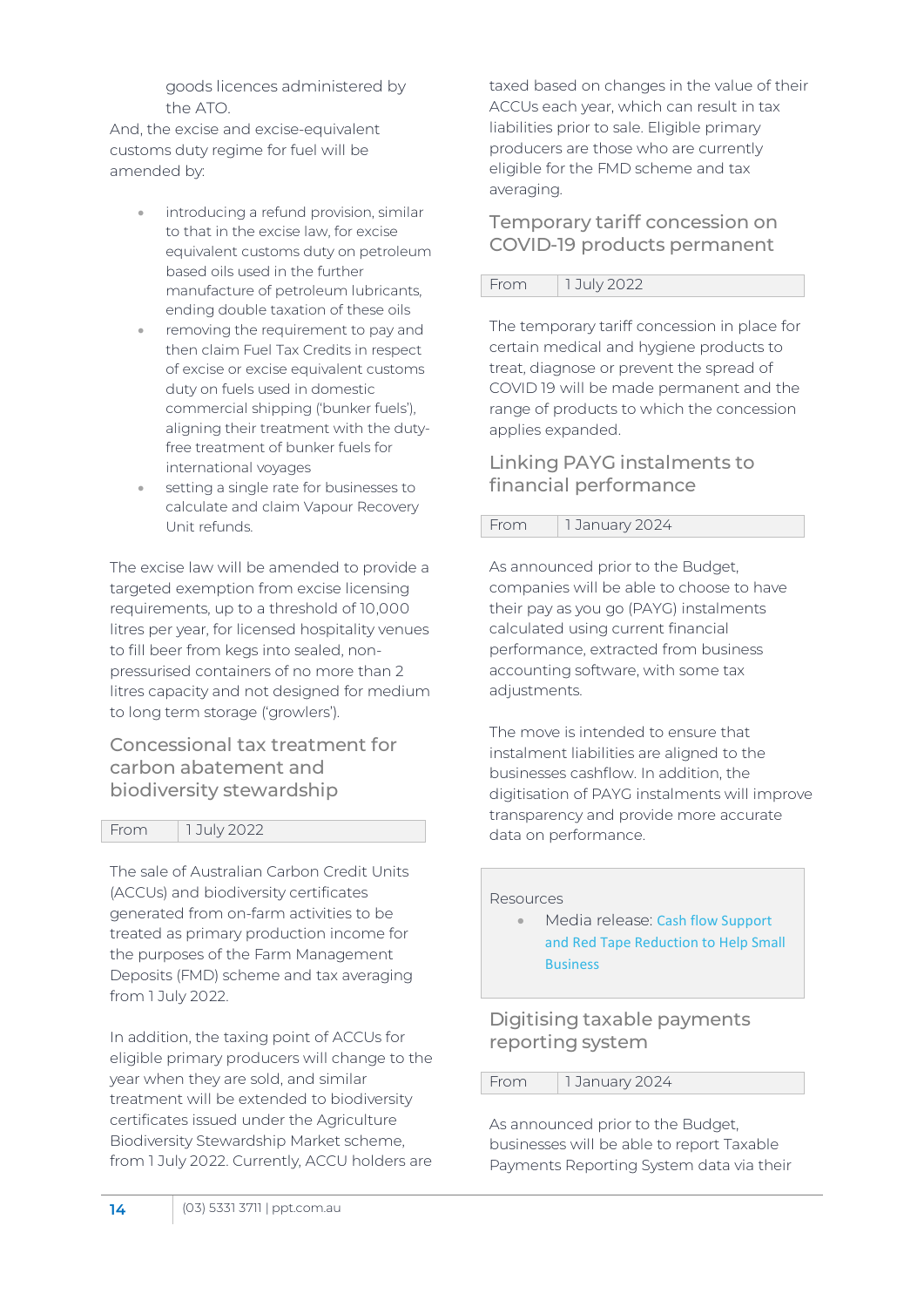accounting software on the same lodgment cycle as their activity statements.

The measure is expected to reduce the costs of complying with the system and increase transparency.

### <span id="page-14-0"></span>Sharing of Single Touch Payroll data

As announced prior to the Budget, the Government will commit \$6.6 million for the development of IT infrastructure that will enable the ATO to share Single Touch Payroll (STP) data with State and Territory Revenue Offices on an ongoing basis.

The funding will be deployed following further consideration of which states and territories are able and willing to make investments in their own systems and administrative processes to pre-fill payroll tax returns with STP data in order to reduce compliance costs for businesses.

### <span id="page-14-1"></span>ABN integrity measure delayed

| From | 1 July 2022 |  |
|------|-------------|--|

Back in the 2019-20 Budget, the Government announced that Australian Business Number (ABN) holders would be stripped of their ABNs if they failed to lodge their income tax return. In addition, ABN holders would be required to annually confirm the accuracy of their details on the Australian Business Register.

This measure has been deferred for 12 months, which means that the tax return lodgement obligation is due to commence from 1 July 2022 with the annual confirmation of ABN details to commence from 1 July 2023.

# <span id="page-14-2"></span>Tax status of COVID-19 grants

The measure that enables payments from certain state and territory COVID-19 business support programs to be treated as nonassessable non-exempt (NANE) income has already been extended until 30 June 2022.

The Government has announced that the following state and territory grant programs have been made eligible for this treatment since the 2021-22 MYEFO, although it is not clear whether the relevant legislative instruments have been issued as yet:

- New South Wales Accommodation Support Grant
- New South Wales Commercial Landlord Hardship Grant
- New South Wales Performing Arts Relaunch Package
- New South Wales Festival Relaunch Package
- New South Wales 2022 Small Business Support Program
- Queensland 2021 COVID 19 Business Support Grant
- South Australia COVID 19 Tourism and Hospitality Support Grant
- South Australia COVID 19 Business Hardship Grant.

This builds on the list of existing grants paid by New South Wales and Victoria that can already qualify for NANE income treatment.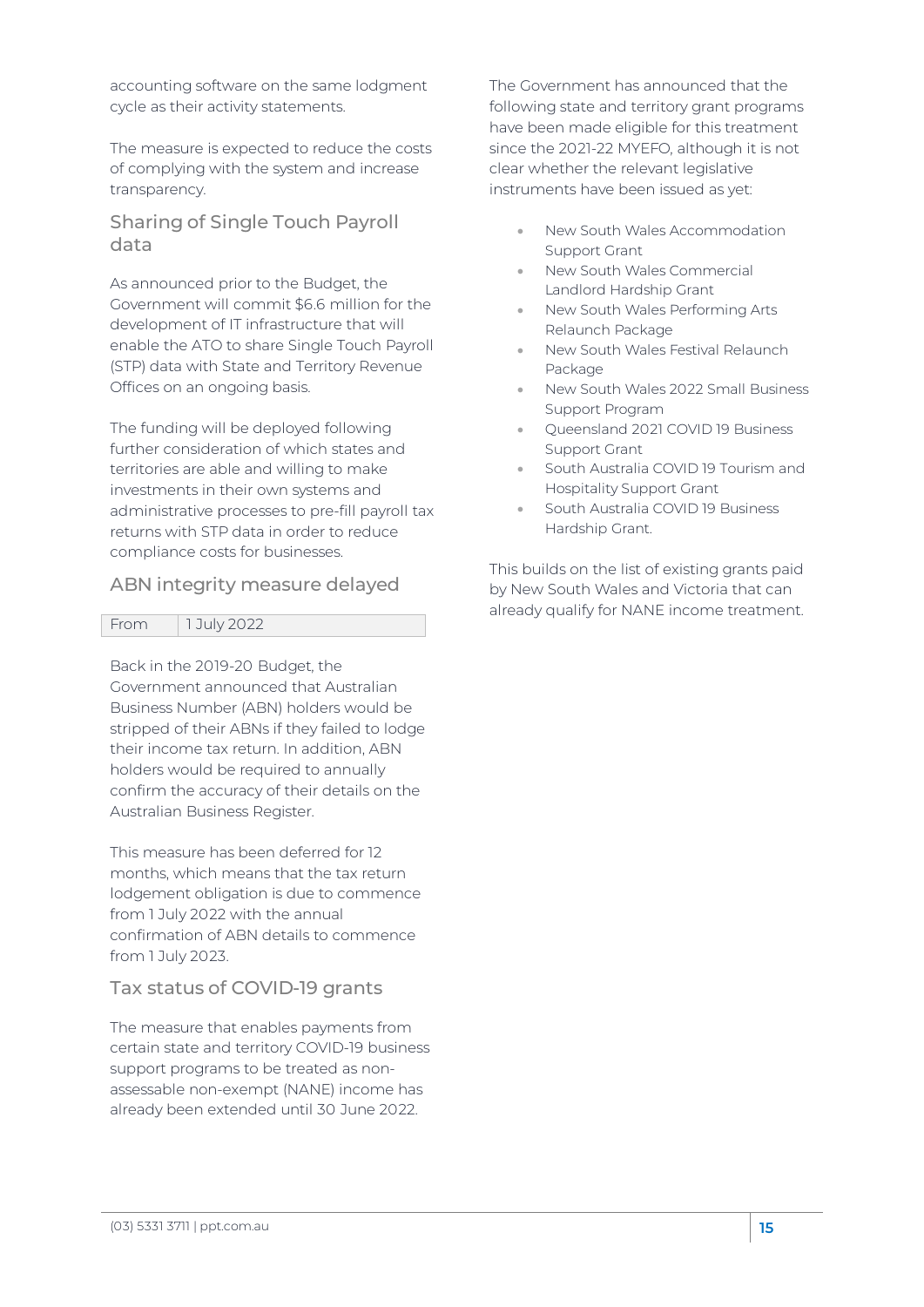### <span id="page-15-0"></span>Tax deductibility of COVID-19 test expenses

| .<br>77 T T T T | 1 July 2021 |
|-----------------|-------------|
|                 |             |

As previously announced, work-related COVID‑19 test expenses incurred by individuals will be made tax deductible.

Changes will also be made to ensure that FBT will not be payable by employers if they provide fringe benefits relating to COVID‑19 testing to their employees for work-related purposes.

The changes for deductions will be effective from 1 July 2021, with the FBT changes to apply from 1 April 2021.

At this stage it is not entirely clear whether the deduction rules will cover expenses incurred where the employee is able to work from home. The initial media release indicates that the measure will cover situations where the individual has the option of working remotely, while the Budget only refers to costs of taking a COVID-19 test to attend a place of work but doesn't specifically refer to employees who can work from home.

**Resources** 

• Media release: Tax deductibility of [COVID-19 test expenses](https://ministers.treasury.gov.au/ministers/michael-sukkar-2019/media-releases/tax-deductibility-covid-19-test-expenses)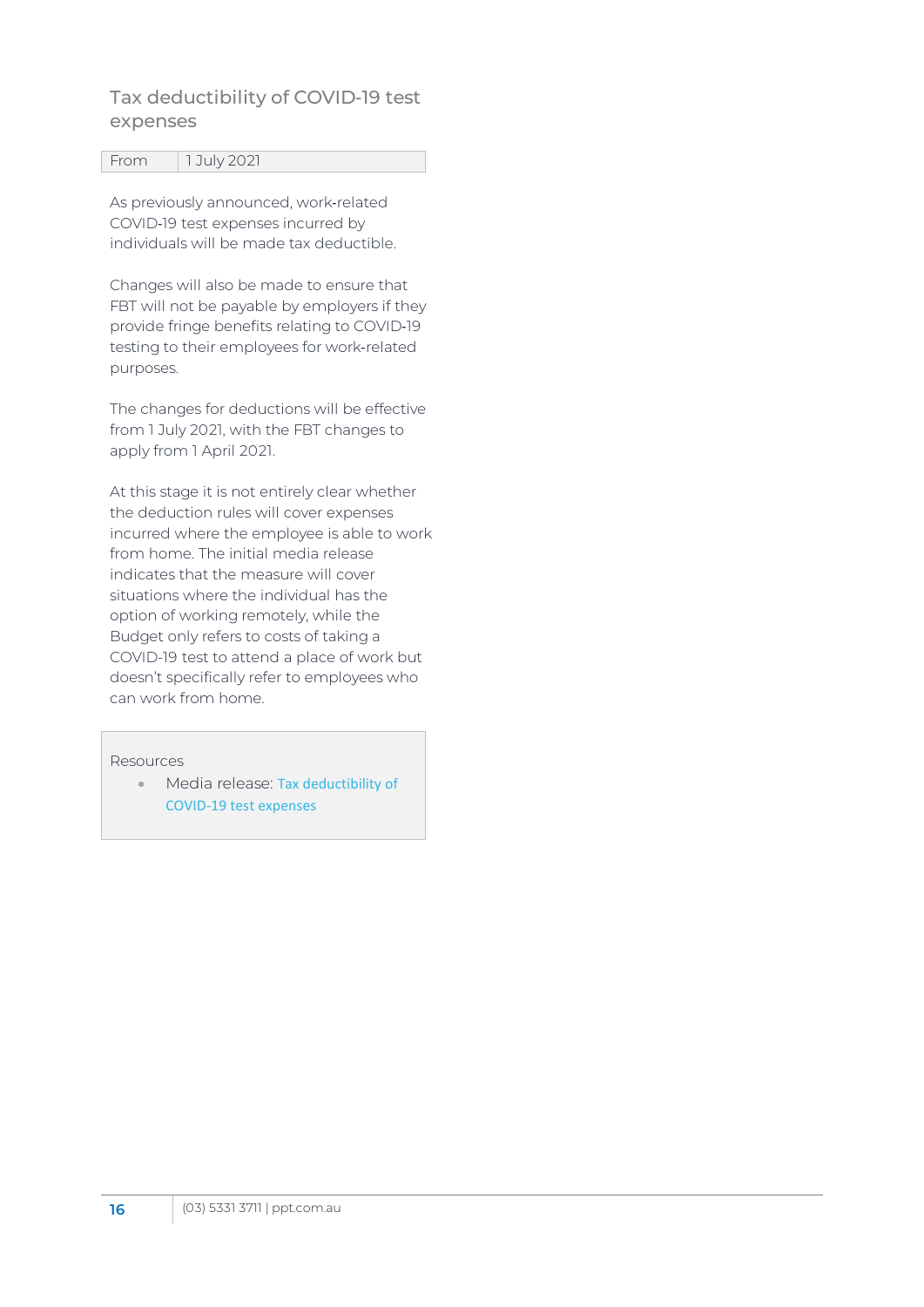# <span id="page-16-0"></span>Education, skills & training

<span id="page-16-1"></span>\$120 deduction for every \$100 spent on skills and training

| From | 7:30pm AEDT, 29 March 2022 |
|------|----------------------------|
|      | until 30 June 2024.        |

The Government intends to provide a 120% tax deduction for expenditure incurred by small businesses on external training courses provided to employees. The deduction will be available to small business with an aggregated annual turnover of less than \$50 million. External training courses will need to be provided to employees in Australia or online, and delivered by entities registered in Australia.

Some exclusions will apply, such as for inhouse or on-the-job training and expenditure on external training courses for persons other than employees.

We assume there will need to be a nexus between the employee's employment and the training program undertaken for the boost, although we are waiting on further details of this initiative to be released.

The boost for eligible expenditure incurred by 30 June 2022 will be claimed in the tax return for the following income year (that is, the 2023 tax return). The boost for eligible expenditure incurred between 1 July 2022 and 30 June 2024, will be included in the income year in which the expenditure is incurred.

#### Resources

• Media release: [Digital and skills tax](https://ministers.treasury.gov.au/ministers/josh-frydenberg-2018/media-releases/digital-and-skills-tax-boost-small-businesses)  [boost for small businesses](https://ministers.treasury.gov.au/ministers/josh-frydenberg-2018/media-releases/digital-and-skills-tax-boost-small-businesses)

#### <span id="page-16-2"></span>Apprentice wage subsidy support extended

Just prior to the Federal Budget, the Government announced the extension of the:

- Boosting Apprenticeship Commencements wage subsidy, and
- Completing Apprenticeship Commencement wage subsidy.

Any employer (or Group Training Organisation) who takes on an apprentice or trainee up until 30 June 2022 can gain access to:

- 50% of the eligible Australian Apprentice's wages in the first year, capped at a maximum payment value of \$7,000 per quarter per Australian Apprentice,
- 10% of the eligible Australian Apprentice's wages in the second year, capped at a maximum payment value of \$1,500 per quarter per Australian Apprentice, and
- 5% of the eligible Australian Apprentice's wages in the third year, capped at a maximum payment value of \$750 per quarter per Australian Apprentice.

#### Resources

- Media release: Extending support to [get more Australian apprentices on the](https://joshfrydenberg.com.au/latest-news/extending-support-to-get-more-australian-apprentices-on-the-job/)  [job](https://joshfrydenberg.com.au/latest-news/extending-support-to-get-more-australian-apprentices-on-the-job/)
- [Boosting Apprenticeship](https://www.dese.gov.au/boosting-apprenticeship-commencements)  [Commencements wage subsidy and](https://www.dese.gov.au/boosting-apprenticeship-commencements)  [Completing Apprenticeship](https://www.dese.gov.au/boosting-apprenticeship-commencements)  [Commencements wage subsidy](https://www.dese.gov.au/boosting-apprenticeship-commencements)
- Applications are through the [Australian Apprenticeships Support](https://www.apprenticeshipsupport.com.au/Employers/Register-to-access-funding)  [Network](https://www.apprenticeshipsupport.com.au/Employers/Register-to-access-funding)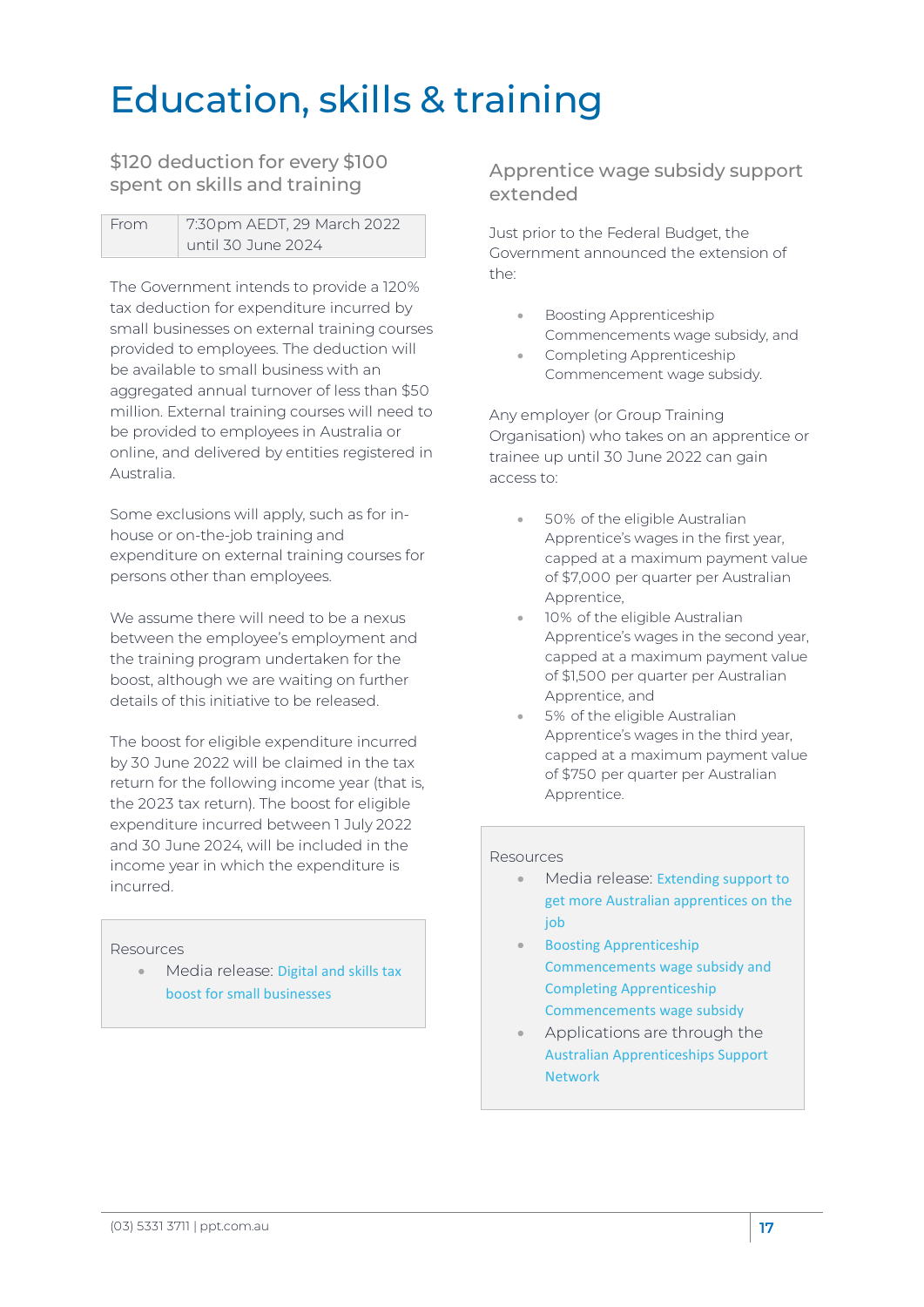# <span id="page-17-0"></span>The government & regulators

# <span id="page-17-1"></span>Visa rule changes

The pandemic has created a scarcity of labour. As a result, the Government is relaxing certain work restrictions for a range of visas including eligible Student and Working Holiday Maker (WHM) visa holders, and extended visas for certain engineering graduates negatively affected by COVID-19 travel restrictions.

International students and WHM visa holders who bring forward their arrival to Australia will be refunded the Visa Application Charge for Student visa holders who arrive in Australia between 19 January 2022 and 19 March 2022, and for WHM visa holders who arrive in Australia between 19 January 2022 and 19 April 2022, inclusive.

And, the Government will also increase country caps for Work and Holiday visas by 30% in 2022-23, increasing overall places available by around 11,000.

The Government has stated that it will also "clarify the tax treatment for income earned by workers under the Australian Agriculture Visa scheme established in MYEFO 2021-22 to respond to workforce shortages in the

agriculture and primary industry sectors." At this stage, we don't know what this clarity means!

<span id="page-17-2"></span>Extension of the ATO's Tax Avoidance Taskforce

An additional \$652.6m has been set aside to extend the ATO's Tax Avoidance Taskforce by 2 years to 30 June 2025.

In that time, the taskforce is expected to increase receipts by \$2.1bn and increase payments by \$652.6m.

### <span id="page-17-3"></span>ABS to work with accounting software

Buried under the wildly exciting headline of *Commonwealth's Deregulation Agenda*, is the \$19.9 million spend by the Australian Bureau of Statistics to develop a new reporting application to enable businesses to submit surveys on business indicators directly through their accounting software. Excellent. Real time reporting utilising verified data on the state of Australian business.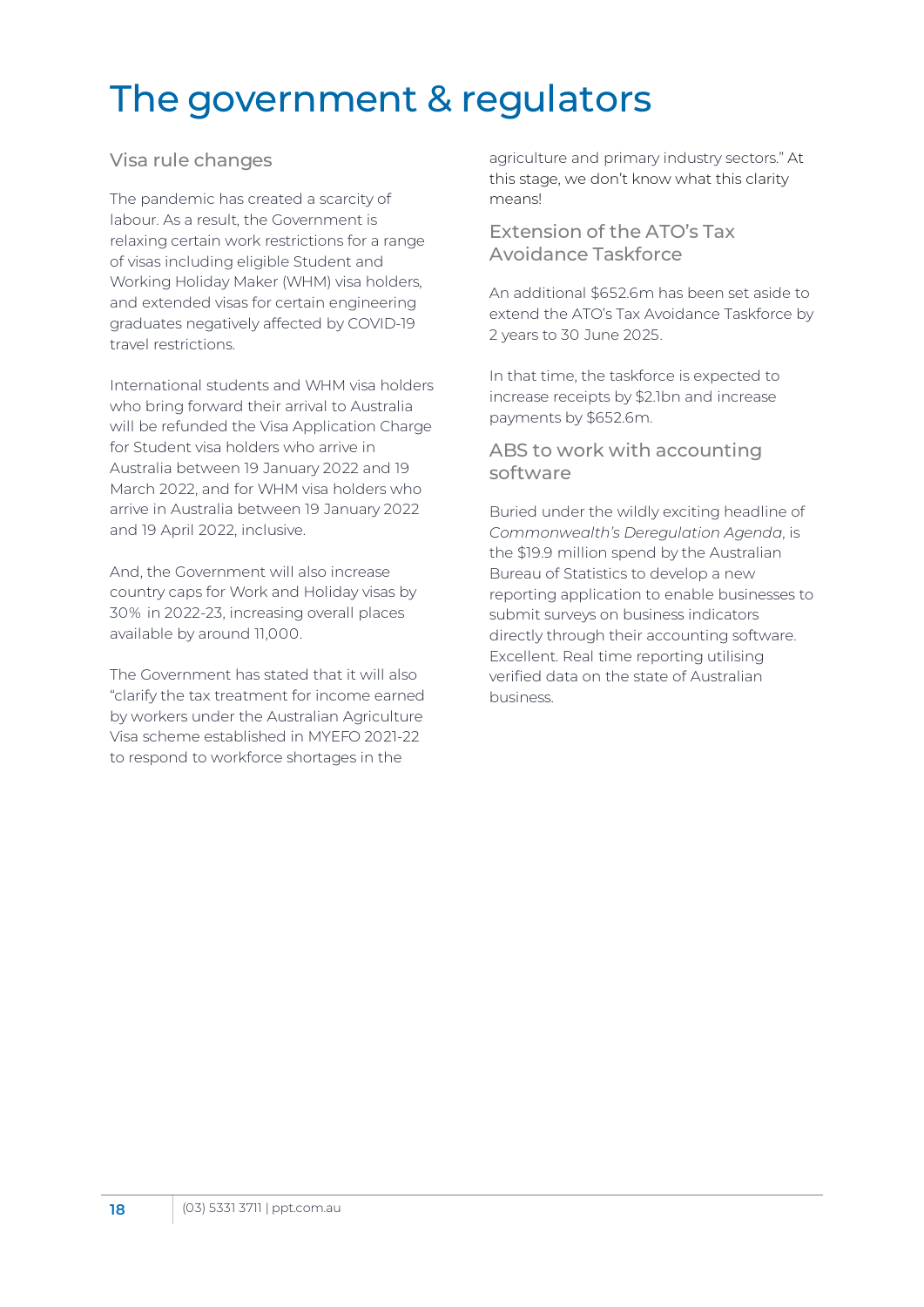# <span id="page-18-0"></span>**Other**

# <span id="page-18-1"></span>Energy and emissions reduction

\$446.1 million over 5 years has been provided to increase energy security, maintain affordable and reliable power for households and businesses and reduce the cost of deploying low emissions technologies. \$247m of that is to support increased private sector investment in low emissions technologies including hydrogen, the continued development of a hydrogen Guarantee of Origin scheme, and the development of a Biodiversity Stewardship Trading Platform to support farmers to undertake biodiversity activities ahead of the introduction of a voluntary biodiversity stewardship market.

Another \$148.6m is for the development of community microgrids and just over \$50m to develop gas infrastructure projects.

#### Resources

• Media release: 2022-23 Budget [backs Australian industry, energy](https://www.minister.industry.gov.au/ministers/taylor/media-releases/2022-23-budget-backs-australian-industry-energy-security-and-net-zero-emissions)  [security and net zero emissions](https://www.minister.industry.gov.au/ministers/taylor/media-releases/2022-23-budget-backs-australian-industry-energy-security-and-net-zero-emissions)

# <span id="page-18-2"></span>An Australian Space Industry

The Government will provide \$1.3 billion from 2021-22 to grow the Australian space sector and space manufacturing industry. This includes \$1.2bn to establish a National Space Mission for Earth Observation to secure access to key earth observation data streams, build Australia's sovereign capability and enter agreements with international partners including for the procurement and operation of Australian Satellite Cross Calibration Radiometer satellites. And, \$65.7m to fast track the launch of space assets.

#### Resources

• Media release: [Fast tracking jobs and](https://www.pm.gov.au/media/fast-tracking-jobs-and-technologies-space)  [technologies for space](https://www.pm.gov.au/media/fast-tracking-jobs-and-technologies-space)

# <span id="page-18-3"></span>Australia's position in the Asia Pacific

For those of you who have been watching the reaction to the Solomon Islands security agreement with China, the appearance in the Budget of infrastructure investment in the Pacific will come as no surprise. The Government will increase the Australian Infrastructure Financing Facility for the Pacific to \$3.5 billion, supporting additional infrastructure investment in the Pacific. This includes projects in Papua New Guinea to improve roads and power. An additional \$650m will provided as a loan for PNG's COVID-19 recovery.

\$245.5m will be spent over 5 years on the partnership with India. A new Chancery for the Australian High Commission in Honiara. And, \$324.4m to Pacific Island countries and Timor Leste to support their COVID-19 recovery.

### <span id="page-18-4"></span>Infrastructure projects

Just prior to the Budget's release, the Government announced \$17.9bn in new and additional funding for existing infrastructure projects. Full details of infrastructure funding are on the [Infrastructure Investment Program](https://investment.infrastructure.gov.au/) website.

#### <span id="page-18-5"></span>**Australian Capital Territory**

New projects:

- \$46.7 million for the Athllon Drive Duplication
- \$2.8 million for the Kent Street and Novar Street Intersection Upgrades
- \$1.5 million for the Inner Canberra Corridor Planning Package

#### <span id="page-18-6"></span>**New South Wales**

New projects:

- \$1 billion for the Sydney to Newcastle (Tuggerah to Wyong) faster rail upgrade
- \$336 million for the Pacific Highway Wyong Town Centre
- \$264 million for the Newell Highway Upgrade – Heavy Duty Pavement Upgrades – North Moree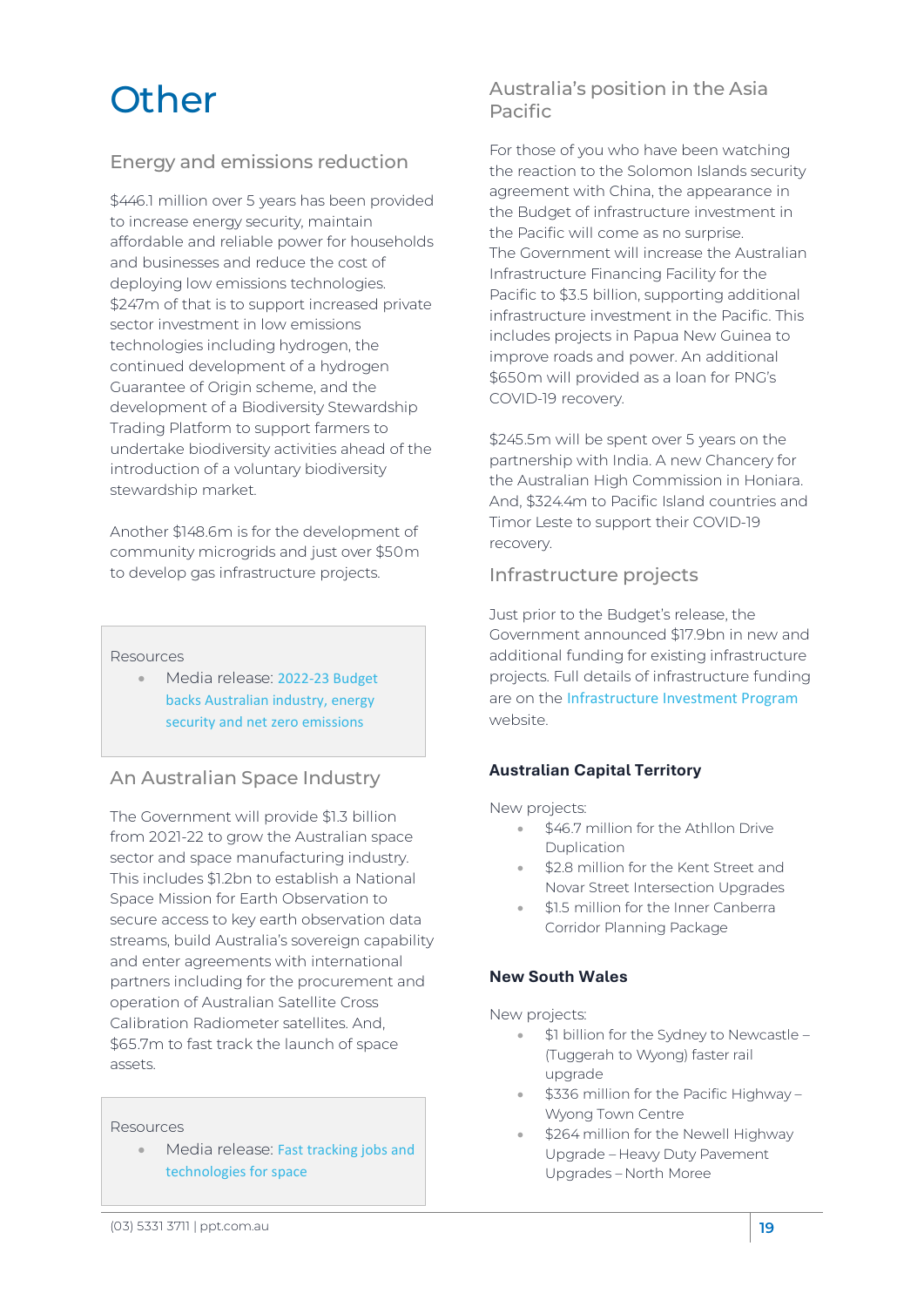- \$232.5 million for Mulgoa Road Stage 2 – Glenmore Parkway to Jeanette Street, Stage 5A Blaikie Road to Jamison Road and Stage 5B Jamison Road to Union Road
- \$100 million for the Southern Connector Road, Jindabyne
- \$95.6 million for the Picton Bypass and Picton Road – Planning
- \$77.5 million for a business case for Stage 2 of the Sydney Metro –Western Sydney Airport line

Additional funding for existing projects:

- \$352 million for the Milton Ulladulla Bypass
- \$300 million for the Grade Separating Road Interfaces
- \$65 million for the M5 Motorway Moorebank Avenue – Hume Highway Intersection Upgrade

#### <span id="page-19-0"></span>**Northern Territory**

New projects:

- \$132 million for Central Australian Tourism Roads
- \$55 million for the Tiger Brennan Drive/Berrimah Road Intersection Upgrade

#### <span id="page-19-1"></span>**Queensland**

New projects:

- **\$1.6 billion for the Brisbane to the** Sunshine Coast (Beerwah-Maroochydore) rail extension
- \$1.121 billion for the Brisbane to the Gold Coast (Kuraby – Beenleigh) Faster Rail Upgrade
- \$150 million for the Brisbane Metro Woolloongabba Station
- \$396 million for the South East Queensland City Deal
- \$27.2 million for three business cases for upgrades on the Bruce Highway between Anzac Avenue and Caboolture Bribie Island Road
- \$22.5 million for Brisbane Olympic and Paralympic Games 2032 business case development
- \$20 million for safety upgrades on the Brisbane Valley Highway

Additional funding for existing projects:

• \$68.5 million for the Cooktown to Weipa Corridor Upgrade bringing the total Australian Government funding to the corridor to \$258.5 million

• \$11.5 million for the Tennant Creek to Townsville Corridor Upgrade bringing the total Australian Government funding to the corridor to \$211.5 million

#### <span id="page-19-2"></span>**Tasmania**

New projects:

- \$336 million for the Tasmanian Roads Package – Northern Roads Package – Stage 2
- \$100 million for the Great Eastern Drive Tourism Support – additional packages
- \$96 million for the Tasmanian Freight Rail Revitalisation Program – Tranche 4
- \$56 million for the Tasmanian Roads Package – Tasman Highway Sideling Upgrade – Stage 2
- \$24 million for the Bell Bay Line Reconnection to the Bell Bay Wharf
- \$14.4 million for the Melba Line Bulk Minerals Rail Hub
- \$13.5 million for the Hobart Northern Transit Corridor Solution

#### <span id="page-19-3"></span>**Victoria**

New projects:

- \$3.1 billion in new commitments to deliver the \$3.6 billion Melbourne Intermodal Terminal Package.
- \$1.2 billion for the Beveridge Interstate Freight Terminal in Beveridge, taking the total investment to \$1.62 billion
- \$280 million for Road Connections, including Camerons Lane Interchange, to the Beveridge Interstate Freight Terminal
- \$740 million for the Western Interstate Freight Terminal in Truganina
- \$920 million for the Outer Metropolitan Ring – South Rail connection to the Western Interstate Freight Terminal
- \$109.5 million for the Mickleham Road Upgrade

Additional funding for existing projects:

- \$45 million for the Ballarat to Ouyen Future Priorities
- \$23.1 million for the Canterbury Road Upgrade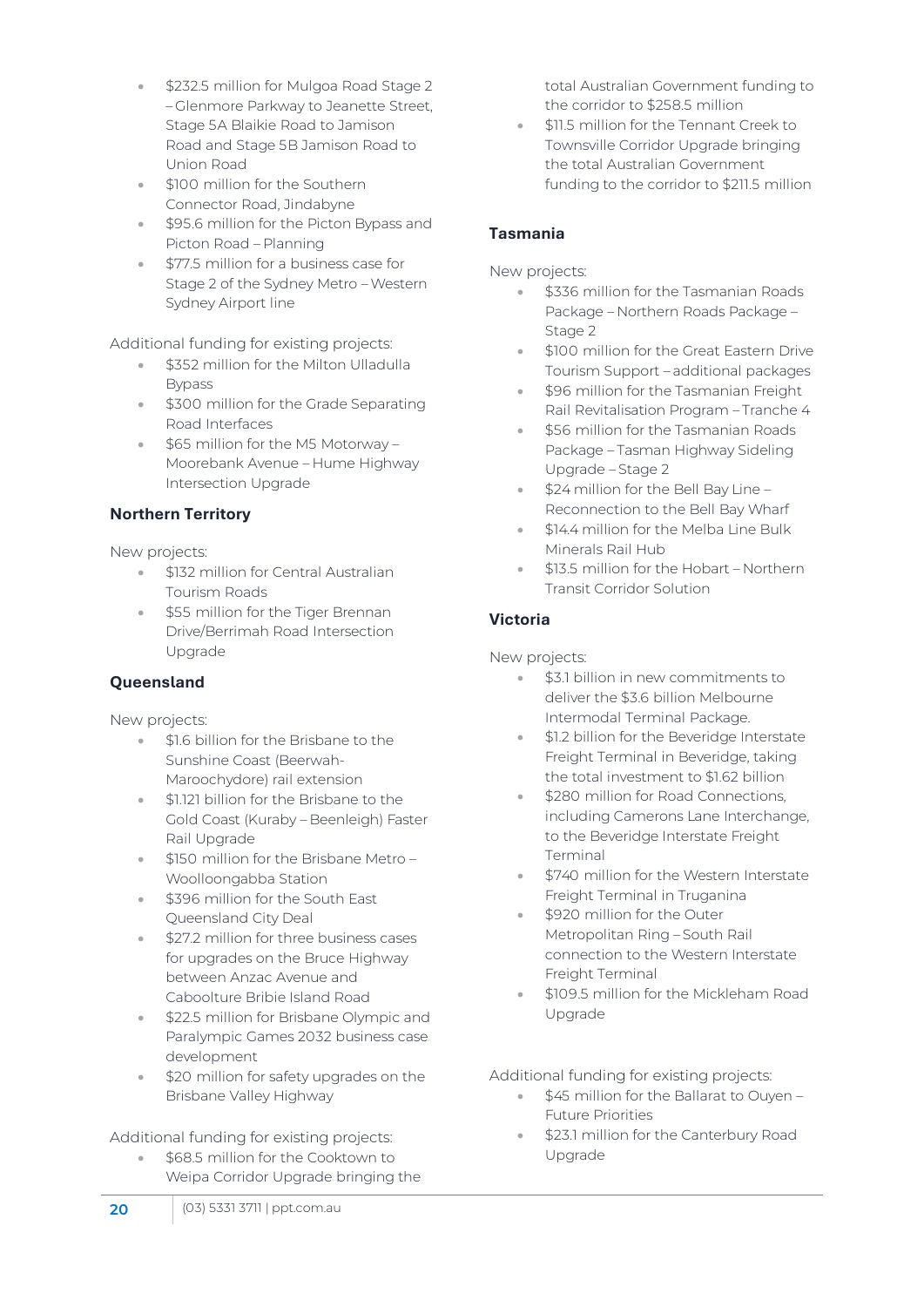#### <span id="page-20-0"></span>**Western Australia**

New projects:

- \$145 million for the Thomas Road Dual Carriageway – South Western Highway to Tonkin Highway and interchange at Tonkin Highway
- \$140 million for Regional Road Safety **Upgrades**
- \$100 million for the METRONET: Morrison Road Level Crossing Removal
- \$50 million for the Tonkin Highway North Ellenbrook Interchange
- \$48 million for the Moorine Rock to Mt Holland Road Upgrades
- \$40 million for the Newman to Katherine Corridor Upgrade ‑ Great Northern Highway Upgrade ‑ Newman to Port Hedland Overtaking Lanes

Additional funding for existing projects:

- \$320 million for the Bunbury Outer Ring Road (Stages 2 and 3)
- \$200 million for the Tonkin Highway Stage 3 Extension
- \$178 million for the Pinjarra Heavy Haulage Deviation – Stages 1 and 2
- \$135 million for the METRONET Thornlie‑Cockburn Link
- \$116 million for the METRONET: High Capacity Signalling
- \$90 million for the METRONET: Yanchep Rail Extension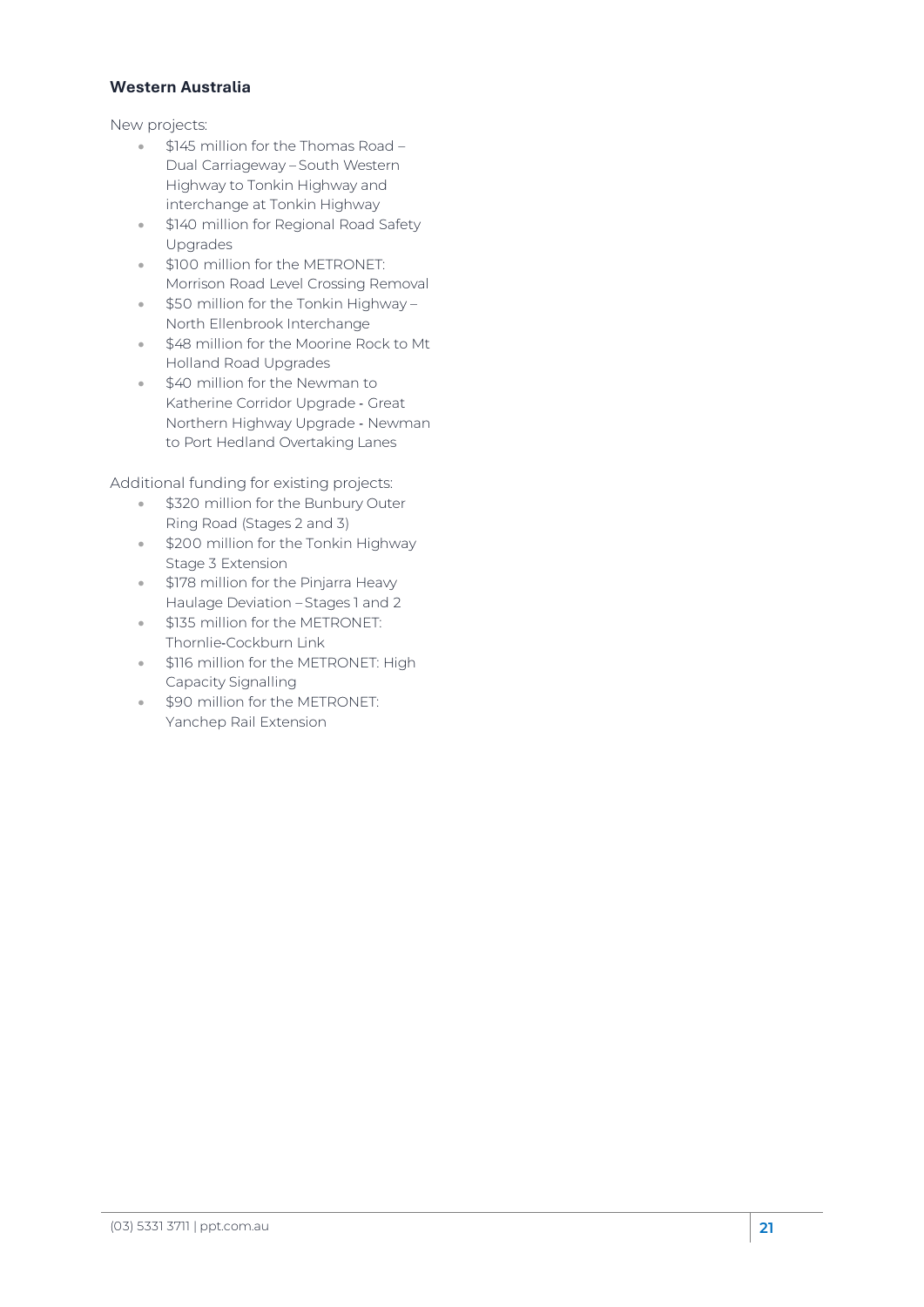# <span id="page-21-0"></span>The economy

Australia's unemployment rate is at 4%: the lowest rate in 48 years.

Amid the ongoing COVID 19 pandemic and natural disasters, the Australian economy has outperformed all major advanced economies, experiencing a stronger recovery in output and employment from pre pandemic levels. The recovery is expected to continue with the unemployment rate forecast to reach 3.75% in the September quarter of 2022, nearly 3% below the forecast 2 years ago.

The Wage Price Index (WPI) is forecast to increase from 2.75% through the year to the June quarter of 2022 to 3.25% through the year to the June quarter of 2023. But, there is "significant uncertainty around the pace at which wages growth will accelerate."

Real GDP is forecast to grow by 4.25% in 2021-22. And, by 3.5% in 2022-23 and 2.5% per cent in 2023-24.

The deficit for 2022-23 is expected to be \$78 billion or 3.4% of GDP.

Since the Mid Year Economic and Fiscal Outlook (MYEFO), the underlying cash balance has improved by \$103.6 billion over the 5 years to 2025-26. The Budget shows the deficit more than halving to 1.6% of GDP by 2025-26 before falling to 0.7% of GDP by the end of the medium term. Gross debt as a share of the economy is expected to peak at 44.9% of GDP at 30 June 2025, 5.4% lower and 4 years earlier than projected at MYEFO. Gross debt is projected to fall to 40.3% of GDP by the end of the medium term, 9.6% or \$236 billion lower than at the end of the medium term in MYEFO.

The Budget projects a halving in the deficit to 1.6% of GDP by 2025‑26 before falling to 0.7% of GDP by the end of the medium term.

Commodity prices are near record high levels, in part due to the Russian invasion of Ukraine. Metallurgical and thermal coal spot prices have recently reached highs that are 62% and 53% above previous peaks.

#### Inflation is expected to rise to 4.25% through

the year to the June quarter of 2022. This reflects higher global oil prices and ongoing supply chain pressures as well as price pressures in the housing construction sector. Then moderate to 3% in 2022-23 and 2.75% in 2023-24.

#### The recent floods in Queensland and New

South Wales have had a devastating impact on many communities. The Government expects to spend over \$6 billion in total on disaster relief and recovery (in addition to the \$3.6 billion already allocated to households, businesses and communities).

#### On COVID-19, the Budget assumes:

- Community transmission of COVID-19 will continue to occur.
- A further Omicron wave is assumed to occur over Winter 2022, which may again see elevated rates of absenteeism and pressure on supply chains.
- Beyond Winter, it is assumed that Australia will continue to experience intermittent, localised waves of Omicron, or other new COVID-19 variants. However, it is assumed that high vaccination rates and improved medical treatments, together with continued community adaptation to COVID-19, will see the economic impact of future outbreaks continue to moderate. Box 2.4 considers a scenario where a new COVID-19 variant of concern poses greater downside risks to the economic forecasts.
- It is assumed that public health measures such as physical distancing and density restrictions are phased down, but reimposed in a targeted way in response to future COVID-19 outbreaks. These public health measures are not expected to materially affect the economic forecasts.
- Australia's international borders are assumed to be open to migrants and fully vaccinated tourists.